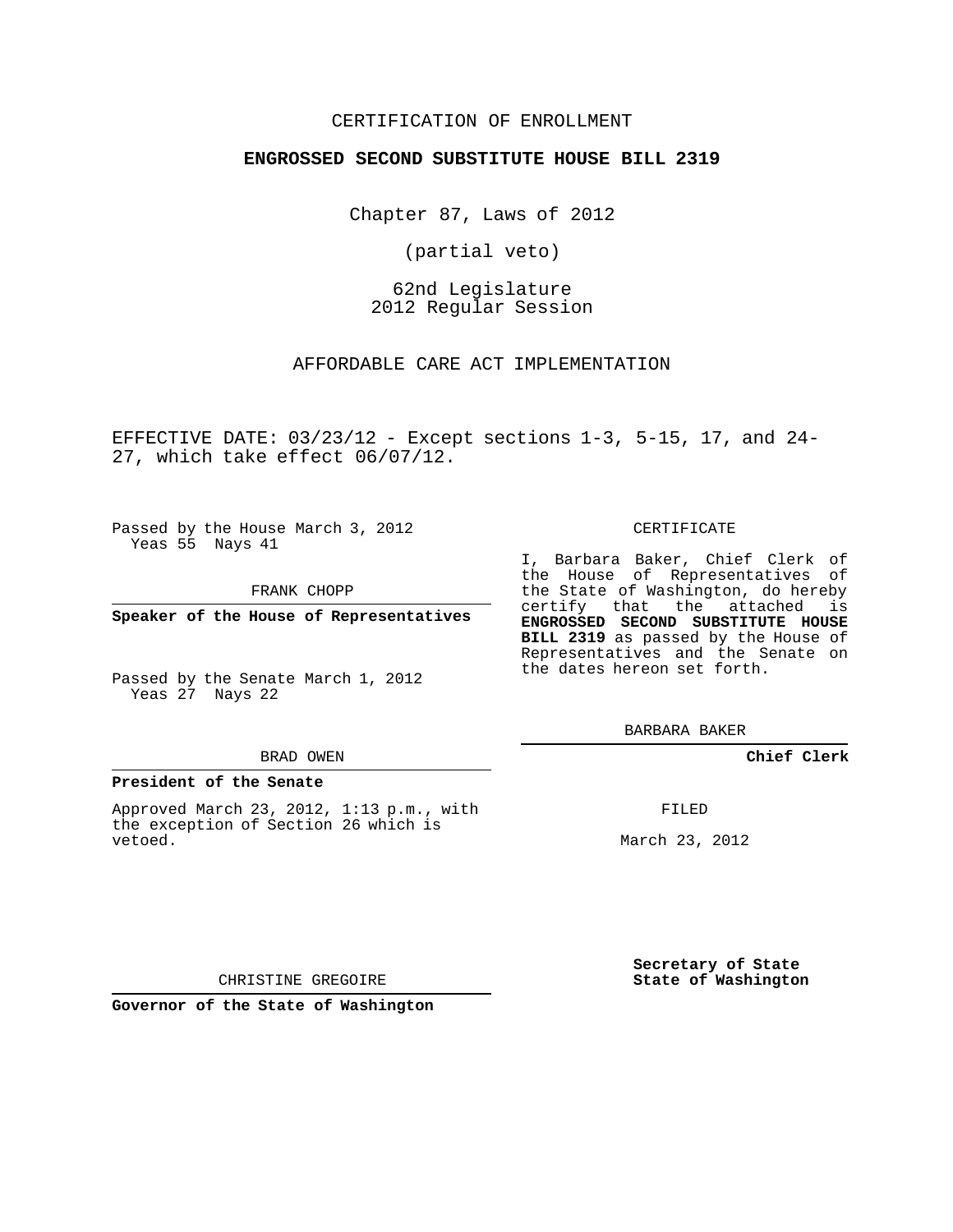# **ENGROSSED SECOND SUBSTITUTE HOUSE BILL 2319** \_\_\_\_\_\_\_\_\_\_\_\_\_\_\_\_\_\_\_\_\_\_\_\_\_\_\_\_\_\_\_\_\_\_\_\_\_\_\_\_\_\_\_\_\_

\_\_\_\_\_\_\_\_\_\_\_\_\_\_\_\_\_\_\_\_\_\_\_\_\_\_\_\_\_\_\_\_\_\_\_\_\_\_\_\_\_\_\_\_\_

AS AMENDED BY THE SENATE

Passed Legislature - 2012 Regular Session

### **State of Washington 62nd Legislature 2012 Regular Session**

**By** House Ways & Means (originally sponsored by Representatives Cody, Jinkins, and Ormsby; by request of Governor Gregoire and Insurance Commissioner)

READ FIRST TIME 02/07/12.

 AN ACT Relating to furthering state implementation of the health benefit exchange and related provisions of the affordable care act; amending RCW 43.71.010, 43.71.020, 43.71.030, 43.71.060, 48.42.010, 48.42.020, and 41.05.021; reenacting and amending RCW 48.43.005 and 41.05.011; adding new sections to chapter 48.43 RCW; adding new sections to chapter 43.71 RCW; adding a new section to chapter 70.47 RCW; adding new sections to chapter 48.41 RCW; adding a new section to chapter 41.04 RCW; adding a new section to chapter 43.01 RCW; adding a new section to chapter 43.03 RCW; creating new sections; providing an expiration date; and declaring an emergency.

BE IT ENACTED BY THE LEGISLATURE OF THE STATE OF WASHINGTON:

## **PART I**

# **DEFINITIONS**

 **Sec. 1.** RCW 48.43.005 and 2011 c 315 s 2 and 2011 c 314 s 3 are each reenacted and amended to read as follows:

 Unless otherwise specifically provided, the definitions in this section apply throughout this chapter.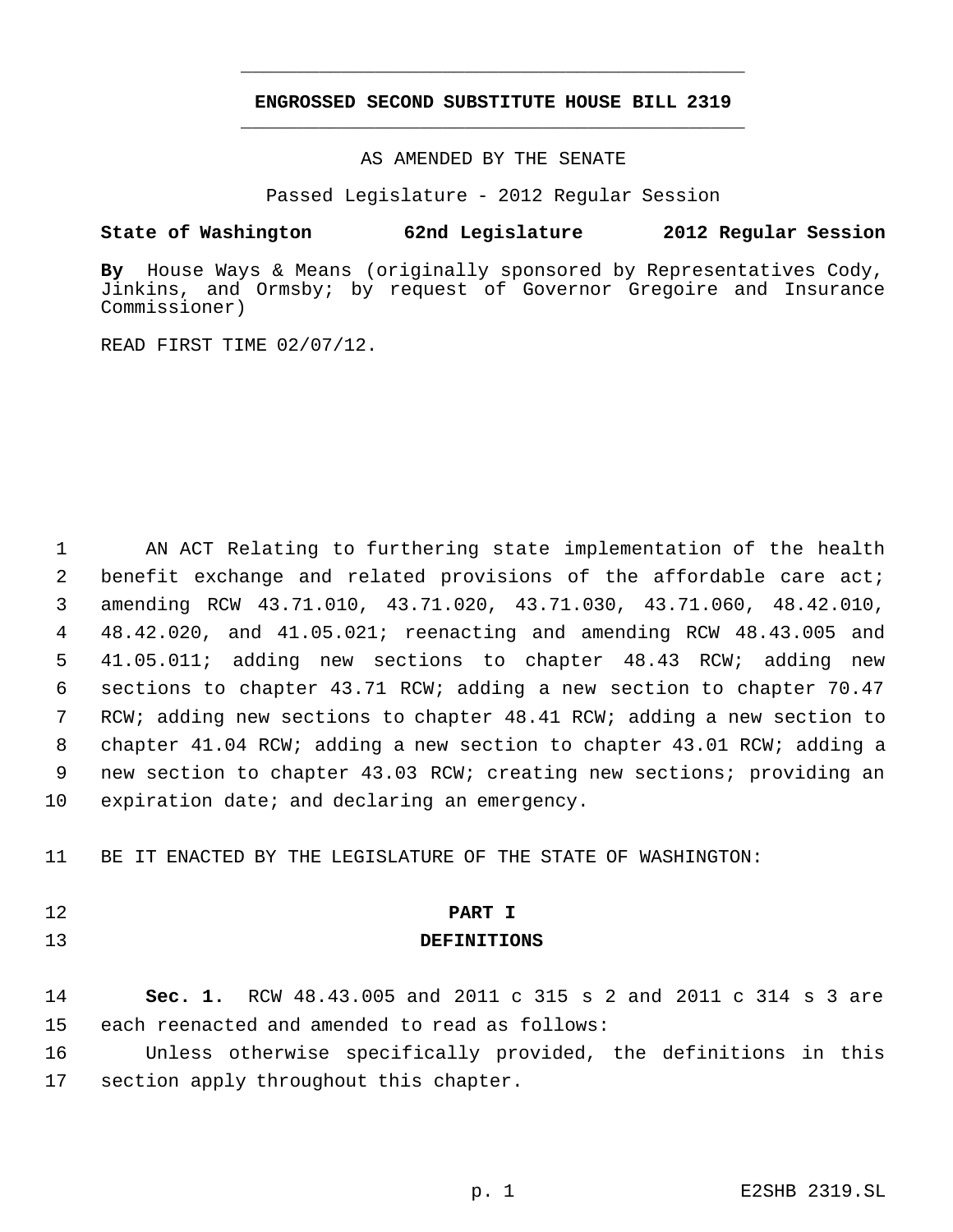(1) "Adjusted community rate" means the rating method used to establish the premium for health plans adjusted to reflect actuarially demonstrated differences in utilization or cost attributable to geographic region, age, family size, and use of wellness activities.

 (2) "Adverse benefit determination" means a denial, reduction, or termination of, or a failure to provide or make payment, in whole or in part, for a benefit, including a denial, reduction, termination, or failure to provide or make payment that is based on a determination of an enrollee's or applicant's eligibility to participate in a plan, and including, with respect to group health plans, a denial, reduction, or termination of, or a failure to provide or make payment, in whole or in part, for a benefit resulting from the application of any utilization review, as well as a failure to cover an item or service for which benefits are otherwise provided because it is determined to be experimental or investigational or not medically necessary or appropriate.

 (3) "Applicant" means a person who applies for enrollment in an individual health plan as the subscriber or an enrollee, or the dependent or spouse of a subscriber or enrollee.

 (4) "Basic health plan" means the plan described under chapter 70.47 RCW, as revised from time to time.

 (5) "Basic health plan model plan" means a health plan as required in RCW 70.47.060(2)(e).

 (6) "Basic health plan services" means that schedule of covered health services, including the description of how those benefits are to be administered, that are required to be delivered to an enrollee under the basic health plan, as revised from time to time.

28 (7) "Board" means the governing board of the Washington health benefit exchange established in chapter 43.71 RCW.

 (8)(a) For grandfathered health benefit plans issued before January 31 1, 2014, and renewed thereafter, "catastrophic health plan" means:

 (( $\left(\frac{1}{2}\right)$ ) (i) In the case of a contract, agreement, or policy covering a single enrollee, a health benefit plan requiring a calendar year deductible of, at a minimum, one thousand seven hundred fifty dollars and an annual out-of-pocket expense required to be paid under the plan (other than for premiums) for covered benefits of at least three thousand five hundred dollars, both amounts to be adjusted annually by the insurance commissioner; and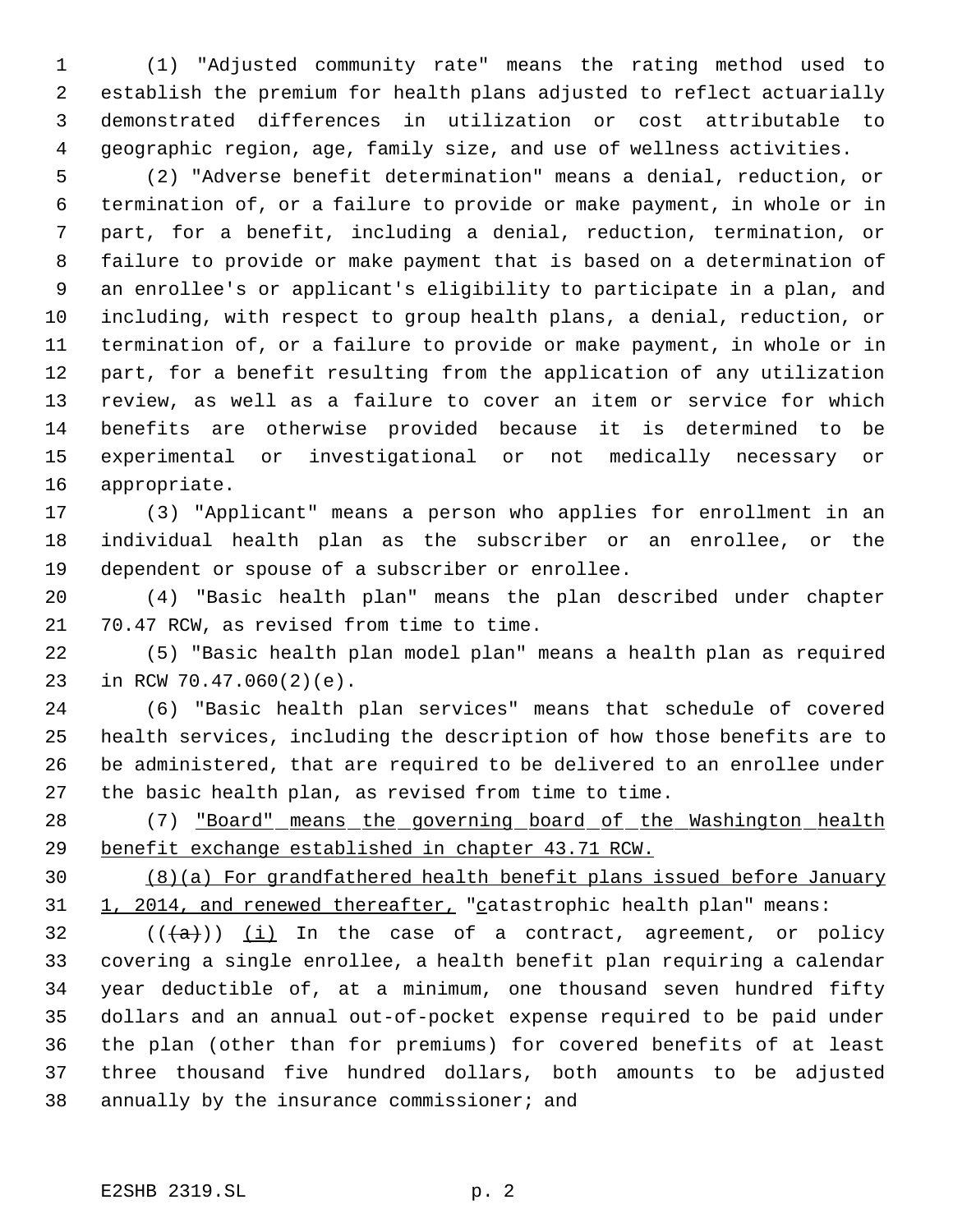1 (((b))) (ii) In the case of a contract, agreement, or policy covering more than one enrollee, a health benefit plan requiring a calendar year deductible of, at a minimum, three thousand five hundred dollars and an annual out-of-pocket expense required to be paid under the plan (other than for premiums) for covered benefits of at least six thousand dollars, both amounts to be adjusted annually by the insurance 7 commissioner( $\overline{(i + or)}$ 

8 (c) -Any health benefit plan that provides benefits for hospital inpatient and outpatient services, professional and prescription drugs 10 provided-in-conjunction-with-such-hospital-inpatient-and-outpatient 11 services, and excludes or substantially limits outpatient physician 12 services and those services usually provided in an office setting)).

13 (b) In July 2008, and in each July thereafter, the insurance commissioner shall adjust the minimum deductible and out-of-pocket expense required for a plan to qualify as a catastrophic plan to reflect the percentage change in the consumer price index for medical care for a preceding twelve months, as determined by the United States 18 department of labor. For a plan year beginning in 2014, the out-of- pocket limits must be adjusted as specified in section 1302(c)(1) of 20 P.L. 111-148 of 2010, as amended. The adjusted amount shall apply on the following January 1st.

 (c) For health benefit plans issued on or after January 1, 2014, "catastrophic health plan" means:

24 (i) A health benefit plan that meets the definition of catastrophic plan set forth in section 1302(e) of P.L. 111-148 of 2010, as amended; or

27 (ii) A health benefit plan offered outside the exchange marketplace 28 that requires a calendar year deductible or out-of-pocket expenses 29 under the plan, other than for premiums, for covered benefits, that meets or exceeds the commissioner's annual adjustment under (b) of this subsection.

 (( $(8)$ )) (9) "Certification" means a determination by a review organization that an admission, extension of stay, or other health care service or procedure has been reviewed and, based on the information provided, meets the clinical requirements for medical necessity, appropriateness, level of care, or effectiveness under the auspices of the applicable health benefit plan.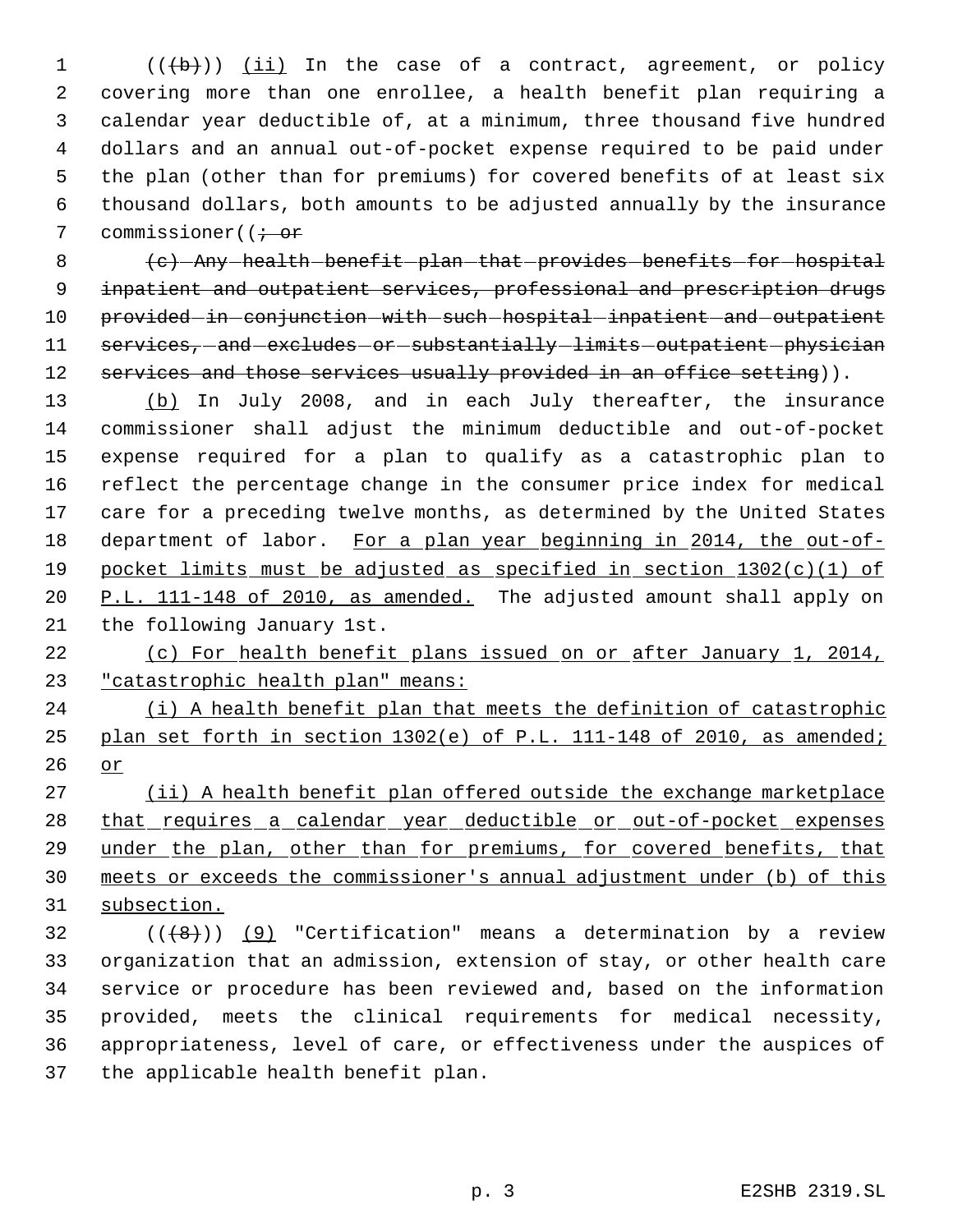1  $((+9))$  (10) "Concurrent review" means utilization review conducted during a patient's hospital stay or course of treatment.

 (((10))) (11) "Covered person" or "enrollee" means a person covered by a health plan including an enrollee, subscriber, policyholder, beneficiary of a group plan, or individual covered by any other health plan.

 $((+11))$  (12) "Dependent" means, at a minimum, the enrollee's legal spouse and dependent children who qualify for coverage under the enrollee's health benefit plan.

10 (( $\left(\frac{12}{12}\right)$ ) (13) "Emergency medical condition" means a medical condition manifesting itself by acute symptoms of sufficient severity, including severe pain, such that a prudent layperson, who possesses an average knowledge of health and medicine, could reasonably expect the absence of immediate medical attention to result in a condition (a) placing the health of the individual, or with respect to a pregnant woman, the health of the woman or her unborn child, in serious jeopardy, (b) serious impairment to bodily functions, or (c) serious dysfunction of any bodily organ or part.

 $((+13))$  (14) "Emergency services" means a medical screening examination, as required under section 1867 of the social security act (42 U.S.C. 1395dd), that is within the capability of the emergency department of a hospital, including ancillary services routinely available to the emergency department to evaluate that emergency medical condition, and further medical examination and treatment, to the extent they are within the capabilities of the staff and facilities available at the hospital, as are required under section 1867 of the social security act (42 U.S.C. 1395dd) to stabilize the patient. Stabilize, with respect to an emergency medical condition, has the meaning given in section 1867(e)(3) of the social security act (42 U.S.C. 1395dd(e)(3)).

31  $((+14))$   $(15)$  "Employee" has the same meaning given to the term, as of January 1, 2008, under section 3(6) of the federal employee retirement income security act of 1974.

34 (( $\left(\frac{15}{15}\right)$ ) (16) "Enrollee point-of-service cost-sharing" means amounts paid to health carriers directly providing services, health care providers, or health care facilities by enrollees and may include copayments, coinsurance, or deductibles.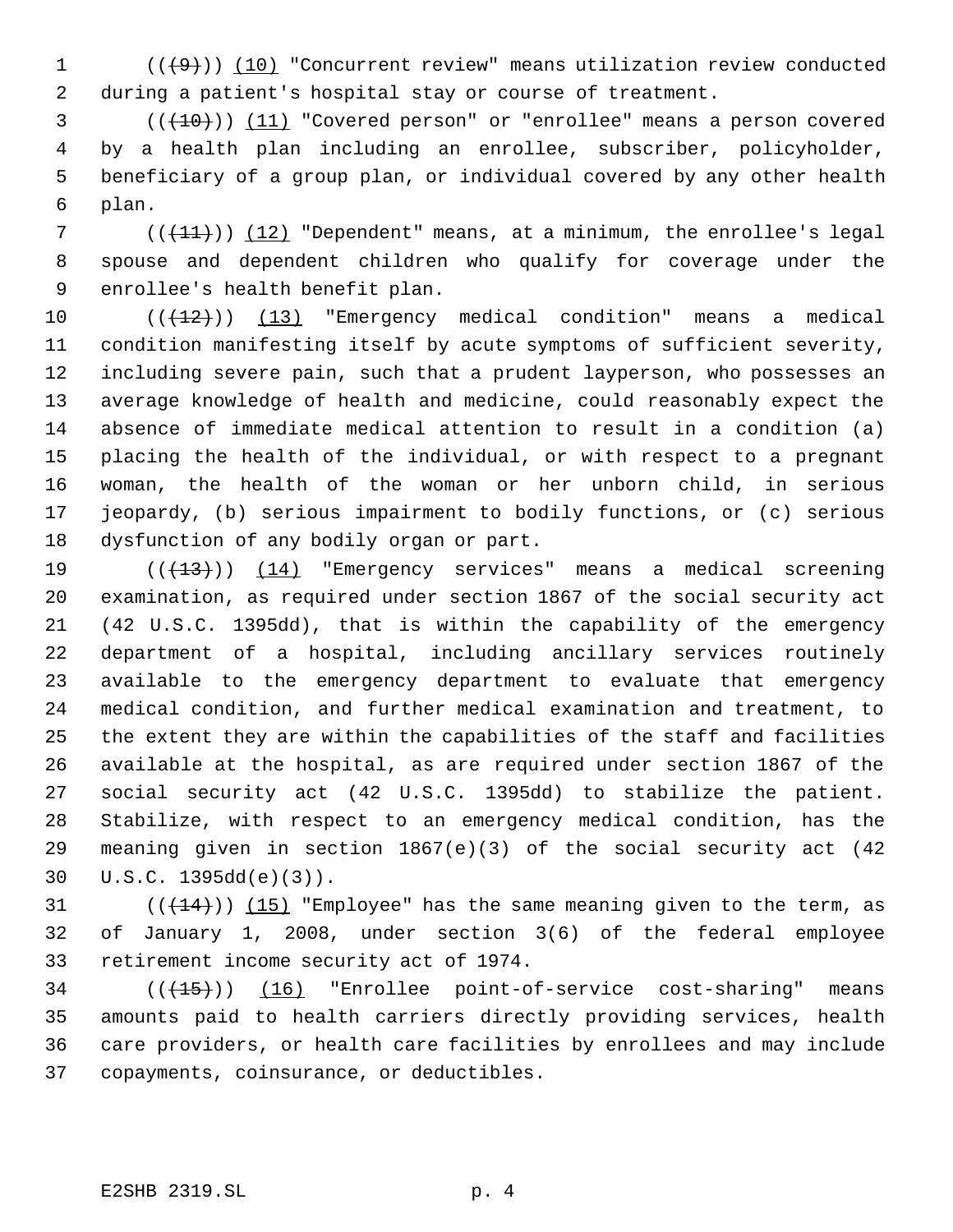1 (( $(16)$ )) (17) "Exchange" means the Washington health benefit exchange established under chapter 43.71 RCW.

 (18) "Final external review decision" means a determination by an independent review organization at the conclusion of an external review.

 $((+17))$   $(19)$  "Final internal adverse benefit determination" means an adverse benefit determination that has been upheld by a health plan or carrier at the completion of the internal appeals process, or an adverse benefit determination with respect to which the internal appeals process has been exhausted under the exhaustion rules described in RCW 48.43.530 and 48.43.535.

 $((+18))$   $(20)$  "Grandfathered health plan" means a group health plan or an individual health plan that under section 1251 of the patient protection and affordable care act, P.L. 111-148 (2010) and as amended by the health care and education reconciliation act, P.L. 111-152 (2010) is not subject to subtitles A or C of the act as amended.

17 (((19))) (21) "Grievance" means a written complaint submitted by or on behalf of a covered person regarding: (a) Denial of payment for medical services or nonprovision of medical services included in the covered person's health benefit plan, or (b) service delivery issues other than denial of payment for medical services or nonprovision of medical services, including dissatisfaction with medical care, waiting time for medical services, provider or staff attitude or demeanor, or dissatisfaction with service provided by the health carrier.

 $((+20))$   $(22)$  "Health care facility" or "facility" means hospices licensed under chapter 70.127 RCW, hospitals licensed under chapter 70.41 RCW, rural health care facilities as defined in RCW 70.175.020, psychiatric hospitals licensed under chapter 71.12 RCW, nursing homes licensed under chapter 18.51 RCW, community mental health centers licensed under chapter 71.05 or 71.24 RCW, kidney disease treatment centers licensed under chapter 70.41 RCW, ambulatory diagnostic, treatment, or surgical facilities licensed under chapter 70.41 RCW, drug and alcohol treatment facilities licensed under chapter 70.96A RCW, and home health agencies licensed under chapter 70.127 RCW, and includes such facilities if owned and operated by a political subdivision or instrumentality of the state and such other facilities as required by federal law and implementing regulations.

38  $((+21))$   $(23)$  "Health care provider" or "provider" means: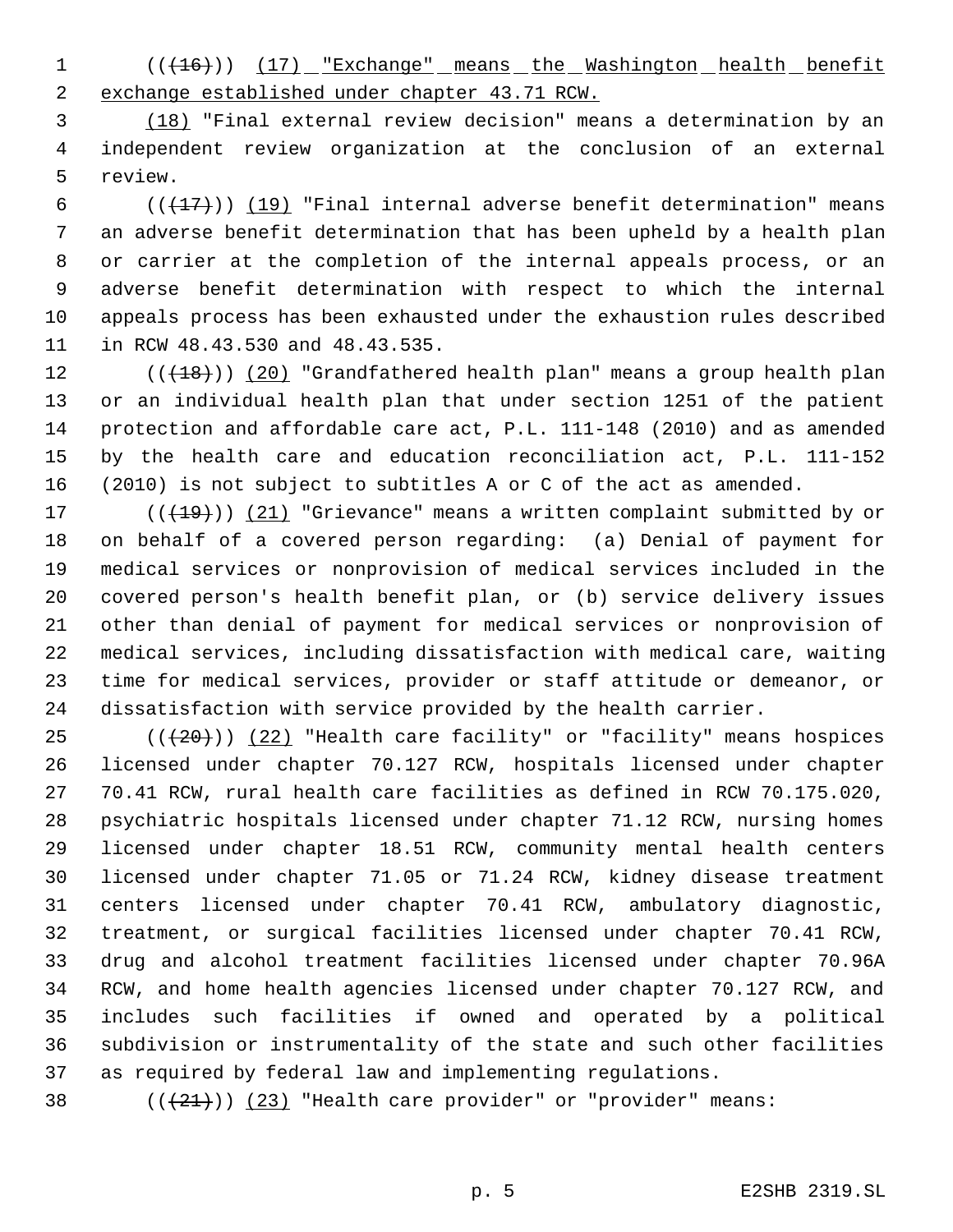(a) A person regulated under Title 18 or chapter 70.127 RCW, to practice health or health-related services or otherwise practicing health care services in this state consistent with state law; or

 (b) An employee or agent of a person described in (a) of this subsection, acting in the course and scope of his or her employment.

 $((+22))$   $(24)$  "Health care service" means that service offered or provided by health care facilities and health care providers relating to the prevention, cure, or treatment of illness, injury, or disease.

 $((+23))$   $(25)$  "Health carrier" or "carrier" means a disability insurer regulated under chapter 48.20 or 48.21 RCW, a health care service contractor as defined in RCW 48.44.010, or a health maintenance organization as defined in RCW 48.46.020, and includes "issuers" as that term is used in the patient protection and affordable care act (P.L. 111-148).

 $((+24))$   $(26)$  "Health plan" or "health benefit plan" means any policy, contract, or agreement offered by a health carrier to provide, arrange, reimburse, or pay for health care services except the following:

 (a) Long-term care insurance governed by chapter 48.84 or 48.83 RCW;

 (b) Medicare supplemental health insurance governed by chapter 48.66 RCW;

 (c) Coverage supplemental to the coverage provided under chapter 55, Title 10, United States Code;

 (d) Limited health care services offered by limited health care service contractors in accordance with RCW 48.44.035;

(e) Disability income;

 (f) Coverage incidental to a property/casualty liability insurance policy such as automobile personal injury protection coverage and homeowner guest medical;

(g) Workers' compensation coverage;

(h) Accident only coverage;

 (i) Specified disease or illness-triggered fixed payment insurance, hospital confinement fixed payment insurance, or other fixed payment insurance offered as an independent, noncoordinated benefit;

(j) Employer-sponsored self-funded health plans;

(k) Dental only and vision only coverage; and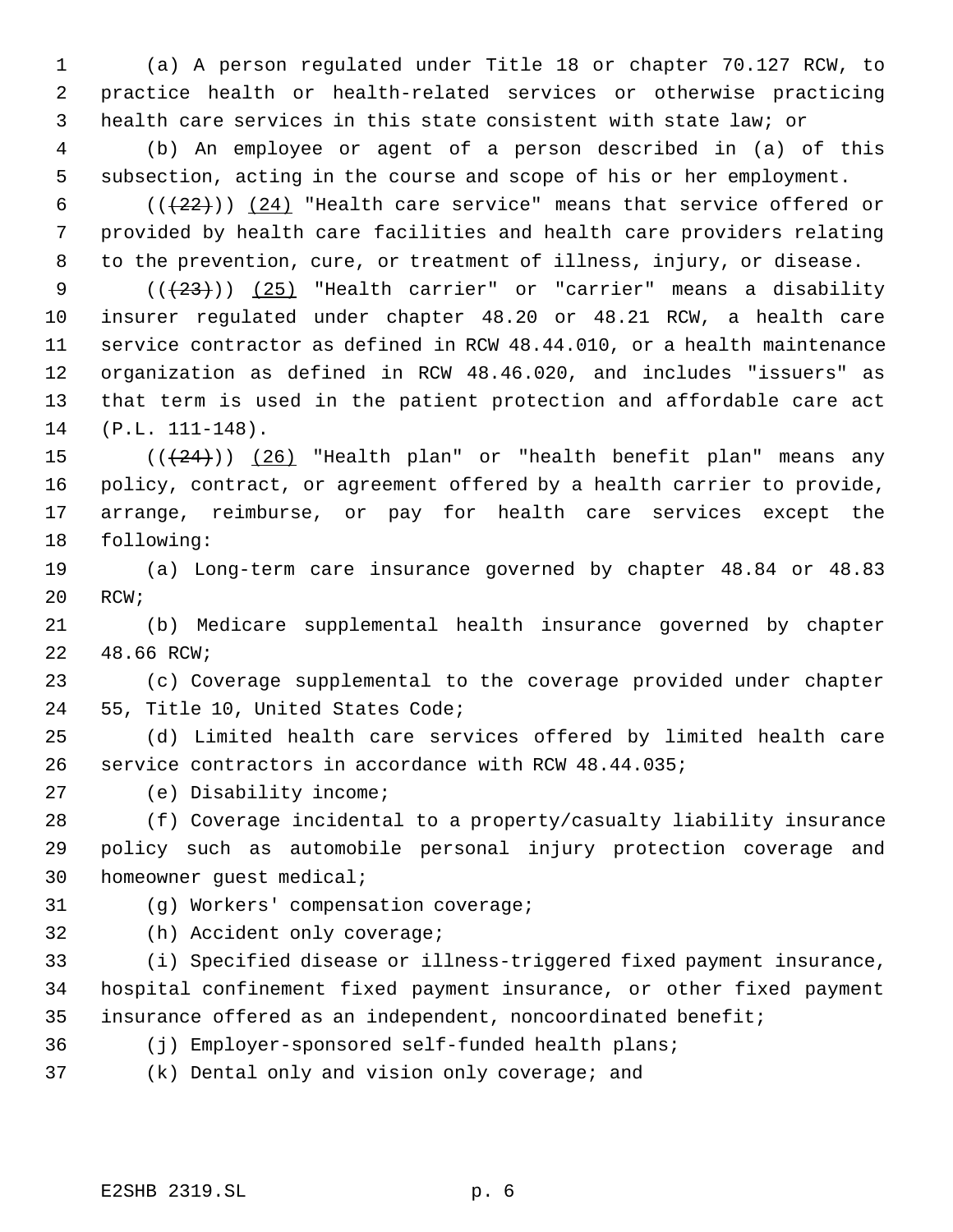(l) Plans deemed by the insurance commissioner to have a short-term limited purpose or duration, or to be a student-only plan that is guaranteed renewable while the covered person is enrolled as a regular full-time undergraduate or graduate student at an accredited higher education institution, after a written request for such classification by the carrier and subsequent written approval by the insurance commissioner.

8  $((+25))$   $(27)$  "Material modification" means a change in the actuarial value of the health plan as modified of more than five percent but less than fifteen percent.

 $((+26))$   $(28)$  "Open enrollment" means a period of time as defined in rule to be held at the same time each year, during which applicants may enroll in a carrier's individual health benefit plan without being subject to health screening or otherwise required to provide evidence of insurability as a condition for enrollment.

16  $((+27))$  (29) "Preexisting condition" means any medical condition, illness, or injury that existed any time prior to the effective date of coverage.

19 (( $(28)$ )) (30) "Premium" means all sums charged, received, or deposited by a health carrier as consideration for a health plan or the continuance of a health plan. Any assessment or any "membership," "policy," "contract," "service," or similar fee or charge made by a health carrier in consideration for a health plan is deemed part of the premium. "Premium" shall not include amounts paid as enrollee point-of-service cost-sharing.

 (( $(29)$ )) (31) "Review organization" means a disability insurer regulated under chapter 48.20 or 48.21 RCW, health care service contractor as defined in RCW 48.44.010, or health maintenance organization as defined in RCW 48.46.020, and entities affiliated with, under contract with, or acting on behalf of a health carrier to perform a utilization review.

 ( $(\overline{30})$ )  $(32)$  "Small employer" or "small group" means any person, firm, corporation, partnership, association, political subdivision, sole proprietor, or self-employed individual that is actively engaged in business that employed an average of at least one but no more than fifty employees, during the previous calendar year and employed at least one employee on the first day of the plan year, is not formed primarily for purposes of buying health insurance, and in which a bona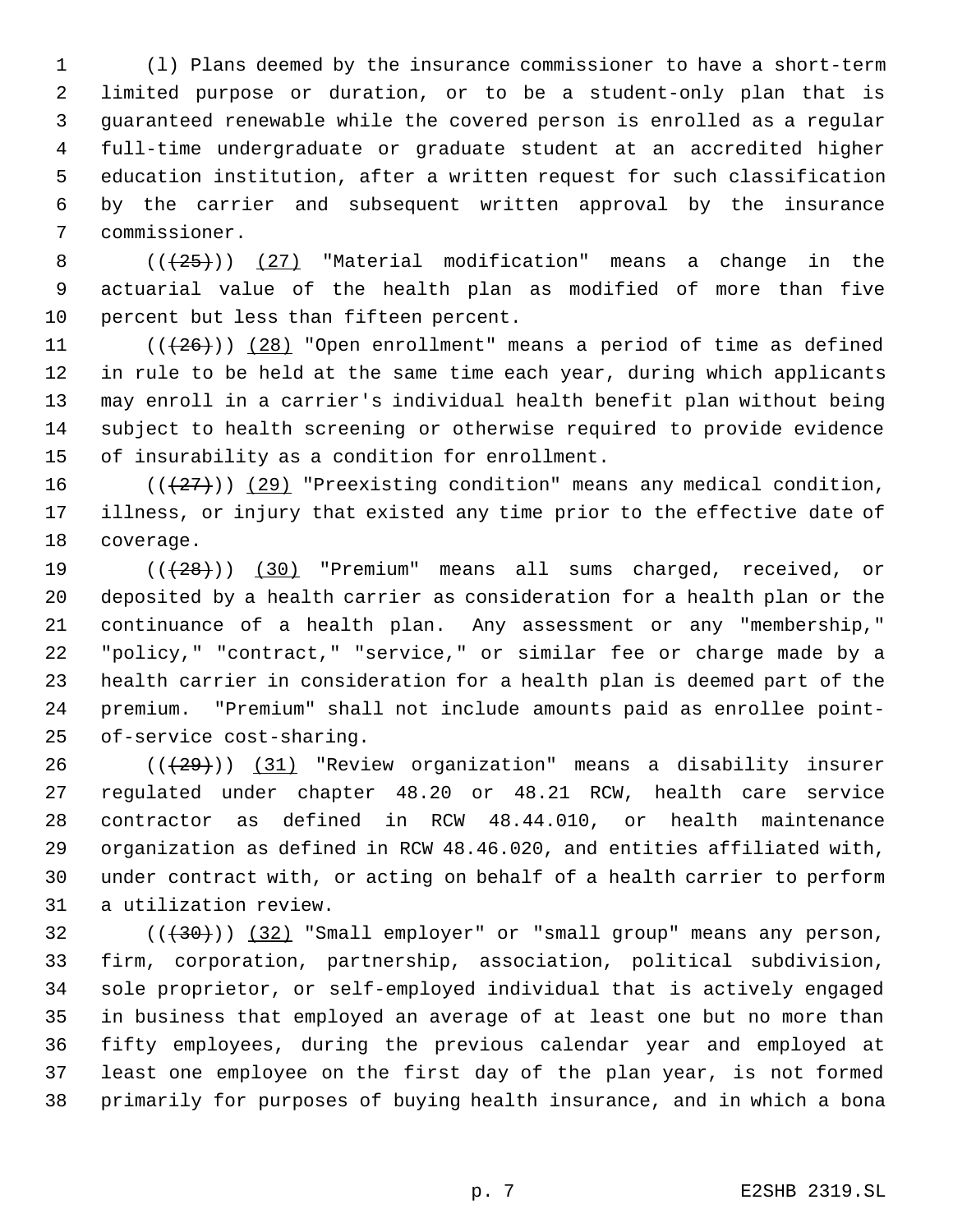fide employer-employee relationship exists. In determining the number of employees, companies that are affiliated companies, or that are eligible to file a combined tax return for purposes of taxation by this state, shall be considered an employer. Subsequent to the issuance of a health plan to a small employer and for the purpose of determining eligibility, the size of a small employer shall be determined annually. Except as otherwise specifically provided, a small employer shall continue to be considered a small employer until the plan anniversary following the date the small employer no longer meets the requirements of this definition. A self-employed individual or sole proprietor who is covered as a group of one must also: (a) Have been employed by the same small employer or small group for at least twelve months prior to application for small group coverage, and (b) verify that he or she derived at least seventy-five percent of his or her income from a trade or business through which the individual or sole proprietor has attempted to earn taxable income and for which he or she has filed the appropriate internal revenue service form 1040, schedule C or F, for the previous taxable year, except a self-employed individual or sole proprietor in an agricultural trade or business, must have derived at least fifty-one percent of his or her income from the trade or business through which the individual or sole proprietor has attempted to earn taxable income and for which he or she has filed the appropriate internal revenue service form 1040, for the previous taxable year.

 ( $(\frac{31}{})$ ) (33) "Special enrollment" means a defined period of time of not less than thirty-one days, triggered by a specific qualifying event experienced by the applicant, during which applicants may enroll in the carrier's individual health benefit plan without being subject to health screening or otherwise required to provide evidence of insurability as a condition for enrollment.

30  $((+32))$   $(34)$  "Standard health questionnaire" means the standard health questionnaire designated under chapter 48.41 RCW.

 ( $(\overline{33})$ ) ( $35$ ) "Utilization review" means the prospective, concurrent, or retrospective assessment of the necessity and appropriateness of the allocation of health care resources and services of a provider or facility, given or proposed to be given to an enrollee or group of enrollees.

 ( $(\frac{34}{})$ ) (36) "Wellness activity" means an explicit program of an activity consistent with department of health guidelines, such as,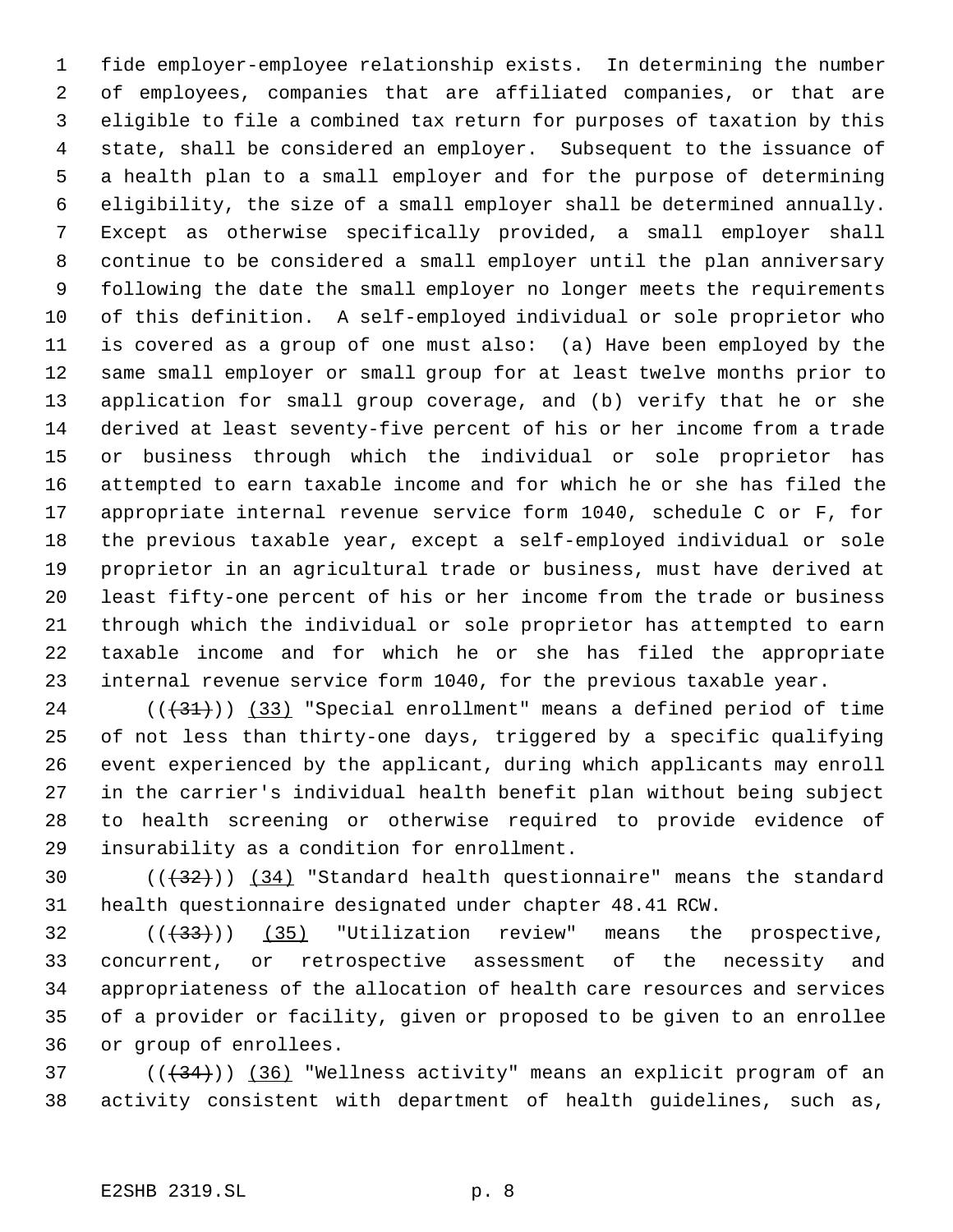smoking cessation, injury and accident prevention, reduction of alcohol misuse, appropriate weight reduction, exercise, automobile and motorcycle safety, blood cholesterol reduction, and nutrition education for the purpose of improving enrollee health status and reducing health service costs.

# **PART II**

# **THE WASHINGTON HEALTH BENEFIT EXCHANGE**

 **Sec. 2.** RCW 43.71.010 and 2011 c 317 s 2 are each amended to read as follows:

 The definitions in this section apply throughout this chapter unless the context clearly requires otherwise. Terms and phrases used in this chapter that are not defined in this section must be defined as consistent with implementation of a state health benefit exchange pursuant to the affordable care act.

 (1) "Affordable care act" means the federal patient protection and affordable care act, P.L. 111-148, as amended by the federal health care and education reconciliation act of 2010, P.L. 111-152, or federal regulations or guidance issued under the affordable care act.

 (2) "Authority" means the Washington state health care authority, established under chapter 41.05 RCW.

(3) "Board" means the governing board established in RCW 43.71.020.

 (4) "Commissioner" means the insurance commissioner, established in Title 48 RCW.

 (5) "Exchange" means the Washington health benefit exchange established in RCW 43.71.020.

 (6) "Self-sustaining" means capable of operating without direct 27 state\_tax\_subsidy. Self-sustaining\_sources\_include,\_but\_are\_not limited to, federal grants, federal premium tax subsidies and credits, 29 charges to health carriers, and premiums paid by enrollees.

 **Sec. 3.** RCW 43.71.020 and 2011 c 317 s 3 are each amended to read as follows:

 (1) The Washington health benefit exchange is established and constitutes a self-sustaining public-private partnership separate and distinct from the state, exercising functions delineated in chapter 317, Laws of 2011. By January 1, 2014, the exchange shall operate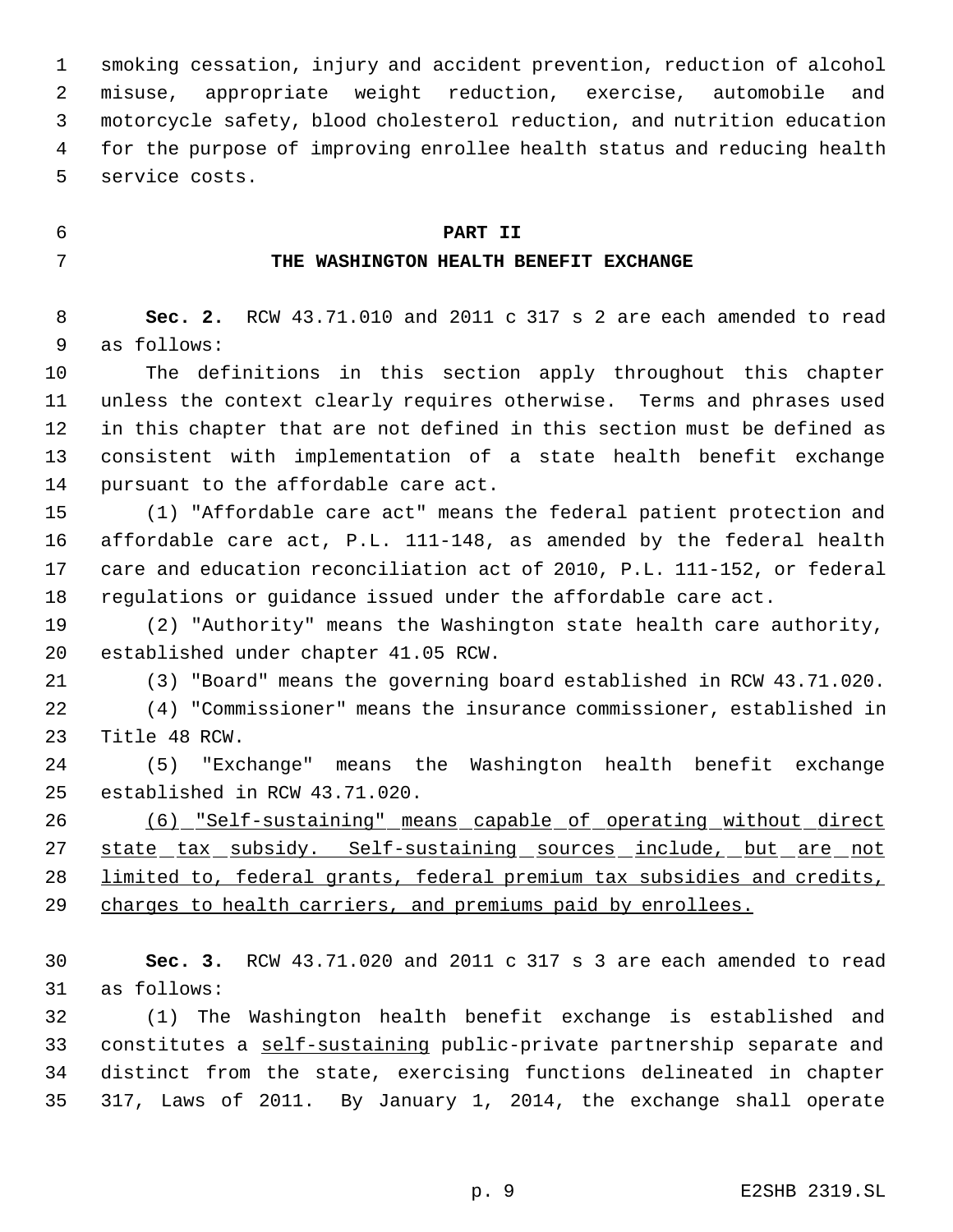consistent with the affordable care act subject to statutory authorization. The exchange shall have a governing board consisting of persons with expertise in the Washington health care system and private and public health care coverage. The initial membership of the board shall be appointed as follows:

 (a) By October 1, 2011, each of the two largest caucuses in both the house of representatives and the senate shall submit to the governor a list of five nominees who are not legislators or employees of the state or its political subdivisions, with no caucus submitting the same nominee.

 (i) The nominations from the largest caucus in the house of representatives must include at least one employee benefit specialist;

 (ii) The nominations from the second largest caucus in the house of representatives must include at least one health economist or actuary;

 (iii) The nominations from the largest caucus in the senate must 16 include at least one representative of health consumer advocates;

 (iv) The nominations from the second largest caucus in the senate must include at least one representative of small business;

 (v) The remaining nominees must have demonstrated and acknowledged expertise in at least one of the following areas: Individual health care coverage, small employer health care coverage, health benefits plan administration, health care finance and economics, actuarial science, or administering a public or private health care delivery system.

 (b) By December 15, 2011, the governor shall appoint two members from each list submitted by the caucuses under (a) of this subsection. The appointments made under this subsection (1)(b) must include at least one employee benefits specialist, one health economist or actuary, one representative of small business, and one representative of health consumer advocates. The remaining four members must have a demonstrated and acknowledged expertise in at least one of the following areas: Individual health care coverage, small employer health care coverage, health benefits plan administration, health care finance and economics, actuarial science, or administering a public or private health care delivery system.

 (c) By December 15, 2011, the governor shall appoint a ninth member to serve as chair. The chair may not be an employee of the state or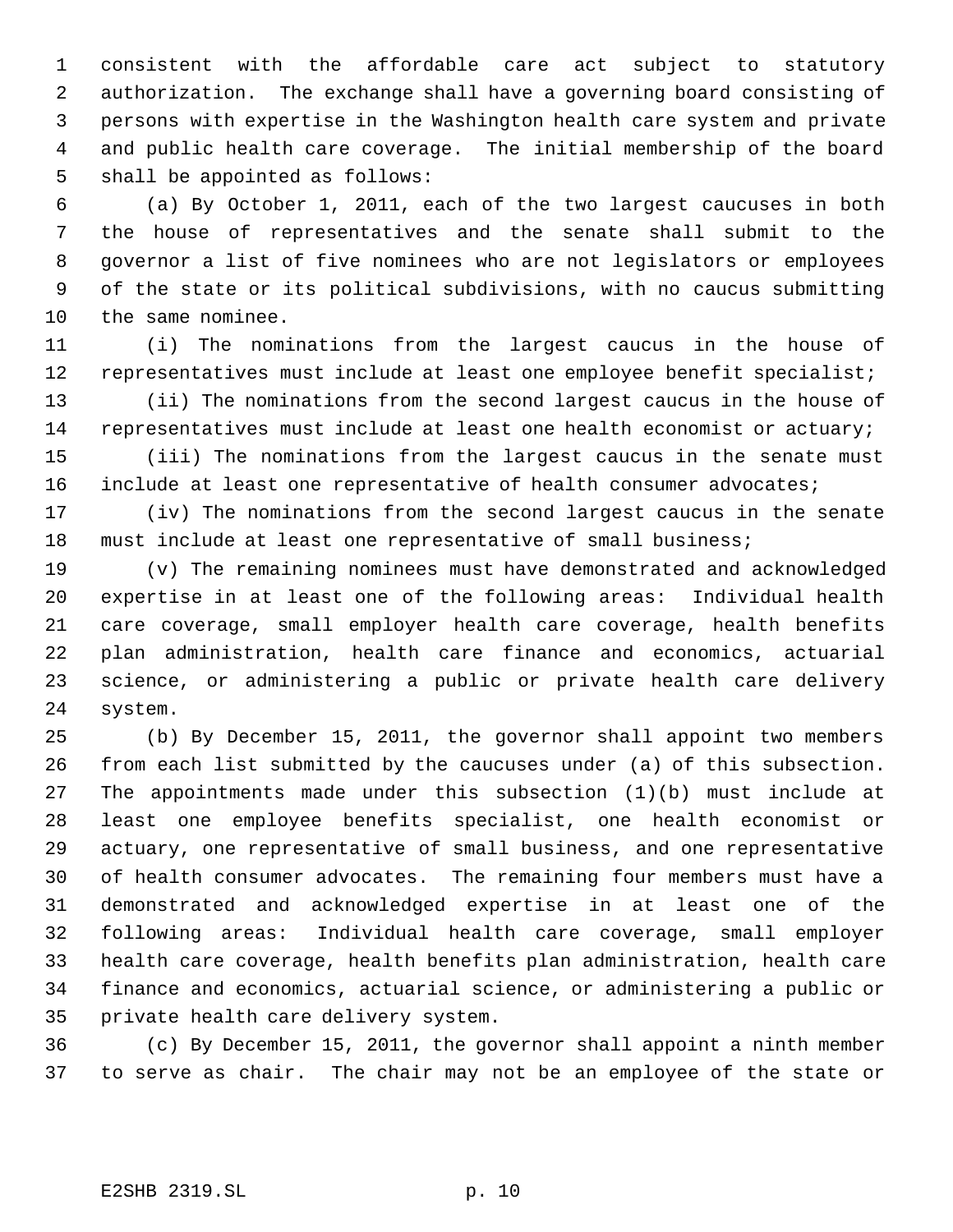its political subdivisions. The chair shall serve as a nonvoting member except in the case of a tie.

 (d) The following members shall serve as nonvoting, ex officio members of the board:

(i) The insurance commissioner or his or her designee; and

 (ii) The administrator of the health care authority, or his or her designee.

 (2) Initial members of the board shall serve staggered terms not to exceed four years. Members appointed thereafter shall serve two-year terms.

 (3) A member of the board whose term has expired or who otherwise leaves the board shall be replaced by gubernatorial appointment. When the person leaving was nominated by one of the caucuses of the house of representatives or the senate, his or her replacement shall be appointed from a list of five nominees submitted by that caucus within thirty days after the person leaves. If the member to be replaced is the chair, the governor shall appoint a new chair within thirty days after the vacancy occurs. A person appointed to replace a member who leaves the board prior to the expiration of his or her term shall serve only the duration of the unexpired term. Members of the board may be reappointed to multiple terms.

 (4) No board member may be appointed if his or her participation in the decisions of the board could benefit his or her own financial interests or the financial interests of an entity he or she represents. A board member who develops such a conflict of interest shall resign or be removed from the board.

 (5) Members of the board must be reimbursed for their travel expenses while on official business in accordance with RCW 43.03.050 and 43.03.060. The board shall prescribe rules for the conduct of its business. Meetings of the board are at the call of the chair.

 (6) The exchange and the board are subject only to the provisions of chapter 42.30 RCW, the open public meetings act, and chapter 42.56 RCW, the public records act, and not to any other law or regulation generally applicable to state agencies. Consistent with the open public meetings act, the board may hold executive sessions to consider proprietary or confidential nonpublished information.

(7)(a) The board shall establish an advisory committee to allow for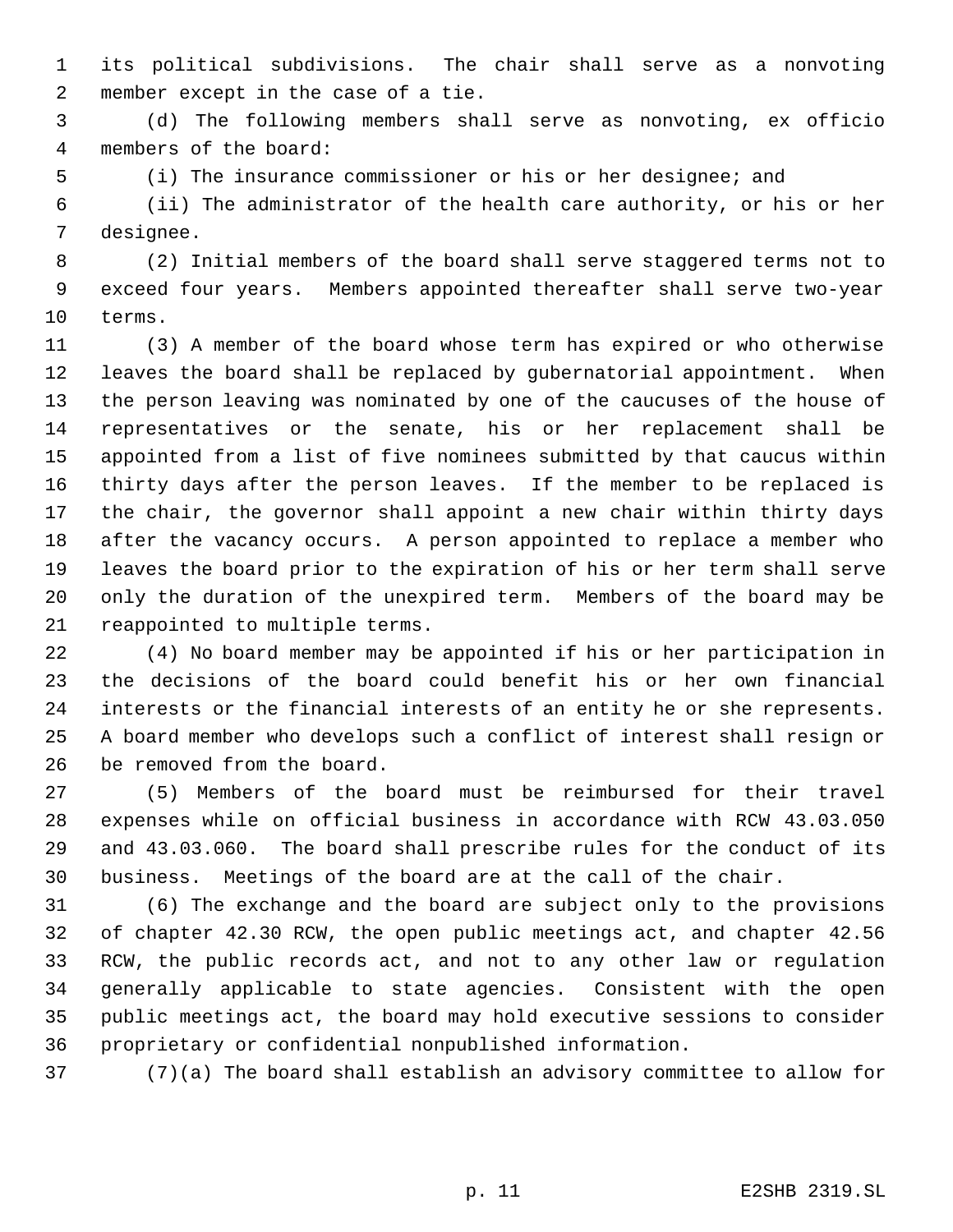the views of the health care industry and other stakeholders to be heard in the operation of the health benefit exchange.

 (b) The board may establish technical advisory committees or seek the advice of technical experts when necessary to execute the powers and duties included in chapter 317, Laws of 2011.

 (8) Members of the board are not civilly or criminally liable and may not have any penalty or cause of action of any nature arise against them for any action taken or not taken, including any discretionary decision or failure to make a discretionary decision, when the action or inaction is done in good faith and in the performance of the powers and duties under chapter 317, Laws of 2011. Nothing in this section prohibits legal actions against the board to enforce the board's statutory or contractual duties or obligations.

 (9) In recognition of the government-to-government relationship between the state of Washington and the federally recognized tribes in the state of Washington, the board shall consult with the American Indian health commission.

 **Sec. 4.** RCW 43.71.030 and 2011 c 317 s 4 are each amended to read as follows:

 (1) The exchange may, consistent with the purposes of this chapter: (a) Sue and be sued in its own name; (b) make and execute agreements, contracts, and other instruments, with any public or private person or entity; (c) employ, contract with, or engage personnel; (d) pay 24 administrative costs;  $((and))$  (e) accept grants, donations, loans of funds, and contributions in money, services, materials or otherwise, from the United States or any of its agencies, from the state of Washington and its agencies or from any other source, and use or expend 28 those moneys, services, materials, or other contributions $\frac{i}{i}$  (f) 29 aggregate or delegate the aggregation of funds that comprise the premium for a health plan; and (g) complete other duties necessary to begin open enrollment in qualified health plans through the exchange beginning October 1, 2013.

33 (2) ((The powers and duties of the exchange and the board are limited -to -those -necessary -to -apply -for -and -administer -grants, 35 establish  $-$  information  $-$  technology  $-$  infrastructure,  $-$  and  $-$  undertake additional administrative functions necessary to begin operation of the 37 exchange-by-January-1, 2014. Any-actions-relating-to-substantive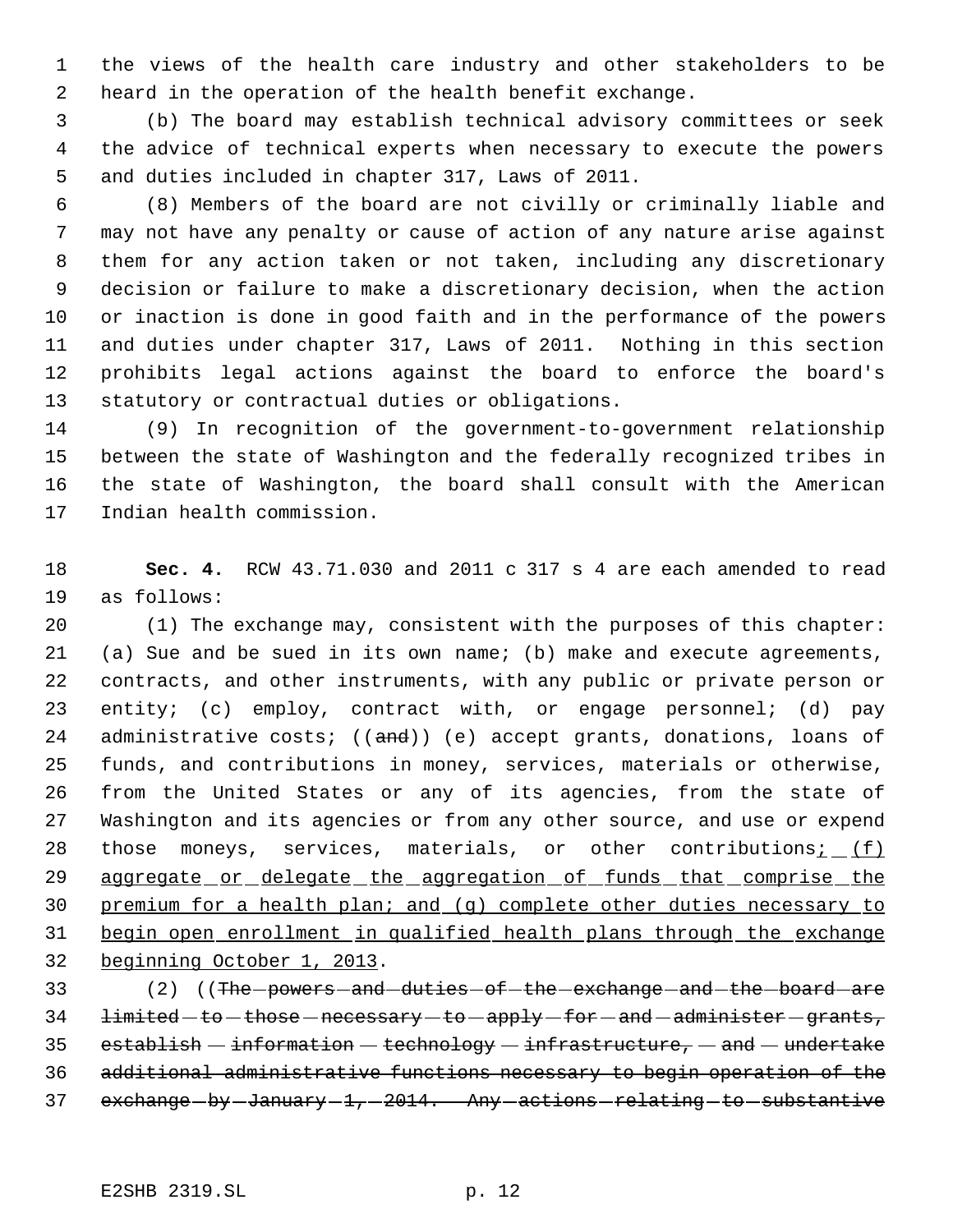1 issues included in RCW 43.71.040 must be consistent with statutory 2 direction on those issues.)) The board shall develop a methodology to ensure the exchange is self-sustaining after December 31, 2014. The 4 board shall seek input from health carriers to develop funding 5 mechanisms that fairly and equitably apportion among carriers the reasonable administrative costs and expenses incurred to implement the provisions of this chapter. The board shall submit its recommendations to the legislature by December 1, 2012. If the legislature does not enact legislation during the 2013 regular session to modify or reject the board's recommendations, the board may proceed with implementation of the recommendations.

 (3) The board shall establish policies that permit city and county 13 governments, Indian tribes, tribal organizations, urban Indian organizations, private foundations, and other entities to pay premiums 15 on behalf of qualified individuals.

 (4) The employees of the exchange may participate in the public 17 employees' retirement system under chapter 41.40 RCW and the public employees' benefits board under chapter 41.05 RCW.

 (5) Qualified employers may access coverage for their employees 20 through the exchange for small groups under section 1311 of P.L. 111-21 148 of 2010, as amended. The exchange shall enable any qualified employer to specify a level of coverage so that any of its employees may enroll in any qualified health plan offered through the small group 24 exchange at the specified level of coverage.

 (6) The exchange shall report its activities and status to the 26 governor and the legislature as requested, and no less often than annually.

 **Sec. 5.** RCW 43.71.060 and 2011 c 317 s 7 are each amended to read as follows:

 $(1)$  The health benefit exchange account is created in the custody of the state treasurer. All receipts from federal grants received 32 under the affordable care act  $((shall))$  may be deposited into the account. Expenditures from the account may be used only for purposes consistent with the grants. Until March 15, 2012, only the administrator of the health care authority, or his or her designee, may authorize expenditures from the account. Beginning March 15, 2012, 37 only the board of the Washington health benefit exchange or designee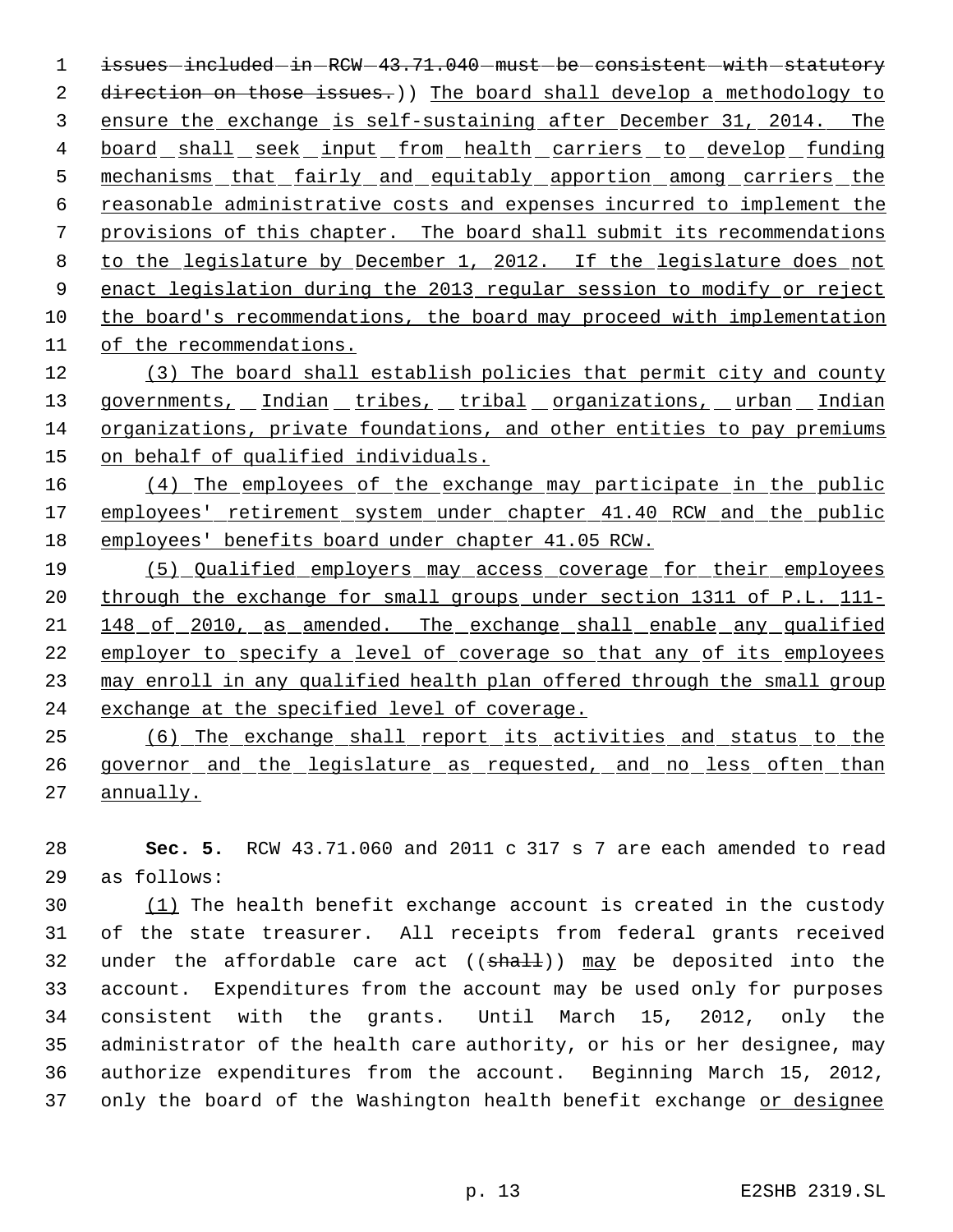may authorize expenditures from the account. The account is subject to allotment procedures under chapter 43.88 RCW, but an appropriation is not required for expenditures.

(2) This section expires January 1, 2014.

# **PART III**

# **MARKET RULES**

 NEW SECTION. **Sec. 6.** A new section is added to chapter 48.43 RCW to read as follows:

 (1) For plan or policy years beginning January 1, 2014, a carrier must offer individual or small group health benefit plans that meet the definition of silver and gold level plans in section 1302 of P.L. 111- 148 of 2010, as amended, in any market outside the exchange in which it offers a plan that meets the definition of bronze level in section 1302 of P.L. 111-148 of 2010, as amended.

 (2) A health benefit plan meeting the definition of a catastrophic plan in RCW 48.43.005(8)(c)(i) may only be sold through the exchange.

 (3) By December 1, 2016, the exchange board, in consultation with the commissioner, must complete a review of the impact of this section on the health and viability of the markets inside and outside the exchange and submit the recommendations to the legislature on whether to maintain the market rules or let them expire.

 (4) The commissioner shall evaluate plans offered at each actuarial value defined in section 1302 of P.L. 111-148 of 2010, as amended, and determine whether variation in prescription drug benefit cost-sharing, both inside and outside the exchange in both the individual and small group markets results in adverse selection. If so, the commissioner may adopt rules to assure substantial equivalence of prescription drug cost-sharing.

 NEW SECTION. **Sec. 7.** A new section is added to chapter 48.43 RCW to read as follows:

 All health plans, other than catastrophic health plans, offered outside of the exchange must conform with the actuarial value tiers specified in section 1302 of P.L. 111-148 of 2010, as amended, as bronze, silver, gold, or platinum.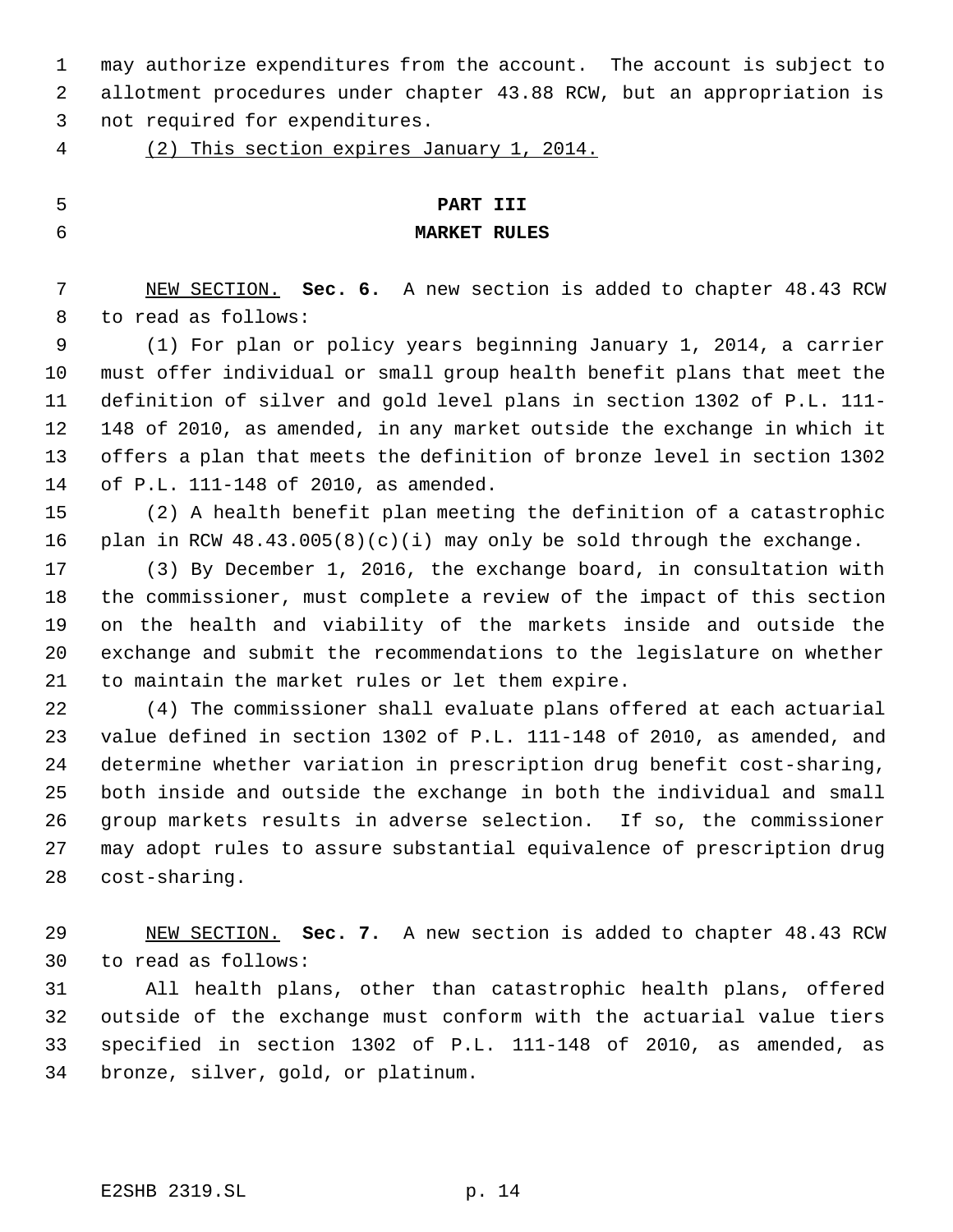| 1        | PART IV                                                                                                                                                                                                                        |
|----------|--------------------------------------------------------------------------------------------------------------------------------------------------------------------------------------------------------------------------------|
| 2        | QUALIFIED HEALTH PLANS                                                                                                                                                                                                         |
|          |                                                                                                                                                                                                                                |
| 3        | NEW SECTION. Sec. 8. A new section is added to chapter 43.71 RCW                                                                                                                                                               |
| 4        | to read as follows:                                                                                                                                                                                                            |
| 5        | (1) The board shall certify a plan as a qualified health plan to be                                                                                                                                                            |
| 6        | offered through the exchange if the plan is determined by the:                                                                                                                                                                 |
| 7        | (a) Insurance commissioner to meet the requirements of Title 48 RCW                                                                                                                                                            |
| 8        | and rules adopted by the commissioner pursuant to chapter 34.05 RCW to                                                                                                                                                         |
| 9        | implement the requirements of Title 48 RCW;                                                                                                                                                                                    |
| $10 \,$  | (b) Board to meet the requirements of the affordable care act for                                                                                                                                                              |
| 11       | certification as a qualified health plan; and                                                                                                                                                                                  |
| 12       | (c) Board to include tribal clinics and urban Indian clinics as                                                                                                                                                                |
| 13       | essential community providers in the plan's provider network consistent                                                                                                                                                        |
| 14       | with federal law. If consistent with federal law, integrated delivery                                                                                                                                                          |
| 15       | systems shall be exempt from the requirement to include essential                                                                                                                                                              |
| 16       | community providers in the provider network.                                                                                                                                                                                   |
| 17       | (2) Consistent with section 1311 of P.L. 111-148 of 2010, as                                                                                                                                                                   |
| 18       | amended, the board shall allow stand-alone dental plans to offer                                                                                                                                                               |
| 19       | coverage in the exchange beginning January 1, 2014. Dental benefits                                                                                                                                                            |
| 20       | offered in the exchange must be offered and priced separately to assure                                                                                                                                                        |
| 21       | transparency for consumers.                                                                                                                                                                                                    |
| 22       | (3) The board may permit direct primary care medical home plans,                                                                                                                                                               |
| 23       | consistent with section 1301 of P.L. 111-148 of 2010, as amended, to be                                                                                                                                                        |
| 24       | offered in the exchange beginning January 1, 2014.                                                                                                                                                                             |
| 25       | Upon request by the board, a state agency shall provide<br>(4)                                                                                                                                                                 |
| 26       | information to the board for its use in determining if the requirements                                                                                                                                                        |
| 27       | under subsection $(1)(b)$ or $(c)$ of this section have been met. Unless                                                                                                                                                       |
| 28       | the agency and the board agree to a later date, the agency shall                                                                                                                                                               |
| 29       | provide the information within sixty days of the request. The exchange                                                                                                                                                         |
| 30       | shall reimburse the agency for the cost of compiling and providing the                                                                                                                                                         |
| 31       | requested information within one hundred eighty days of its receipt.                                                                                                                                                           |
| $\Omega$ | and and some the second and a second complete the second second second and second and second and second and second and second and second and second and second and second and second and second and second and second and seco |

 (5) A decision by the board denying a request to certify or recertify a plan as a qualified health plan may be appealed according to procedures adopted by the board.

 NEW SECTION. **Sec. 9.** A new section is added to chapter 43.71 RCW to read as follows:

The board shall establish a rating system consistent with section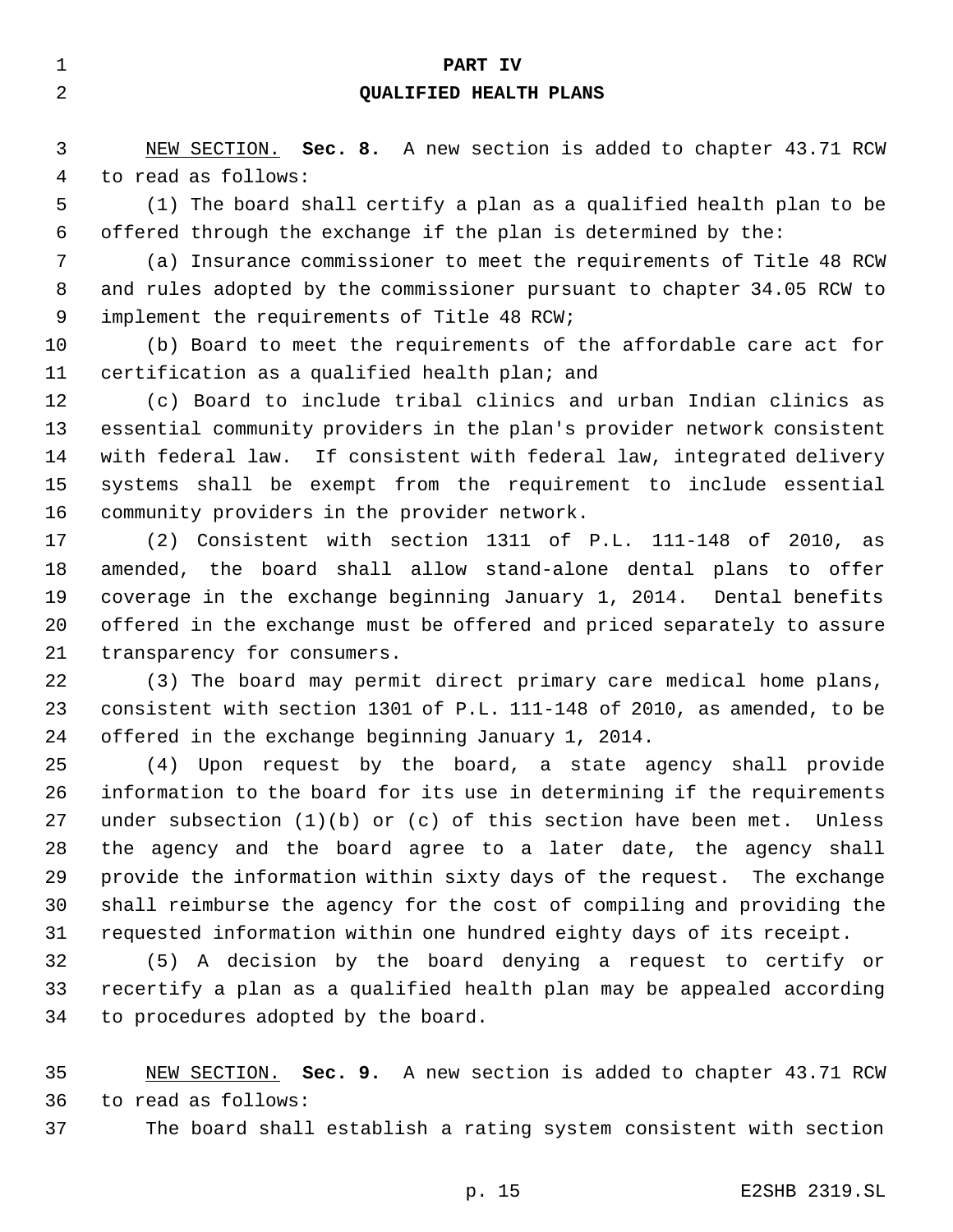1311 of P.L. 111-148 of 2010, as amended, for qualified health plans to assist consumers in evaluating plan choices in the exchange. Rating factors established by the board may include, but are not limited to:

 (1) Affordability with respect to premiums, deductibles, and point- of-service cost-sharing;

(2) Enrollee satisfaction;

 (3) Provider reimbursement methods that incentivize health homes or chronic care management or care coordination for enrollees with complex, high-cost, or multiple chronic conditions;

 (4) Promotion of appropriate primary care and preventive services utilization;

 (5) High standards for provider network adequacy, including consumer choice of providers and service locations and robust provider participation intended to improve access to underserved populations through participation of essential community providers, family planning providers and pediatric providers;

 (6) High standards for covered services, including languages spoken 18 or transportation assistance; and

 (7) Coverage of benefits for spiritual care services that are deductible under section 213(d) of the internal revenue code.

 **Sec. 10.** RCW 48.42.010 and 1985 c 264 s 15 are each amended to read as follows:

 (1) Notwithstanding any other provision of law, and except as provided in this chapter, any person or other entity which provides coverage in this state for life insurance, annuities, loss of time, medical, surgical, chiropractic, physical therapy, speech pathology, audiology, professional mental health, dental, hospital, or optometric expenses, whether the coverage is by direct payment, reimbursement, the providing of services, or otherwise, shall be subject to the authority of the state insurance commissioner, unless the person or other entity shows that while providing the services it is subject to the jurisdiction and regulation of another agency of this state, any subdivisions thereof, or the federal government.

 (2) "Another agency of this state, any subdivision thereof, or the federal government" does not include the Washington health benefit exchange under chapter 43.71 RCW or P.L. 111-148 of 2010, as amended.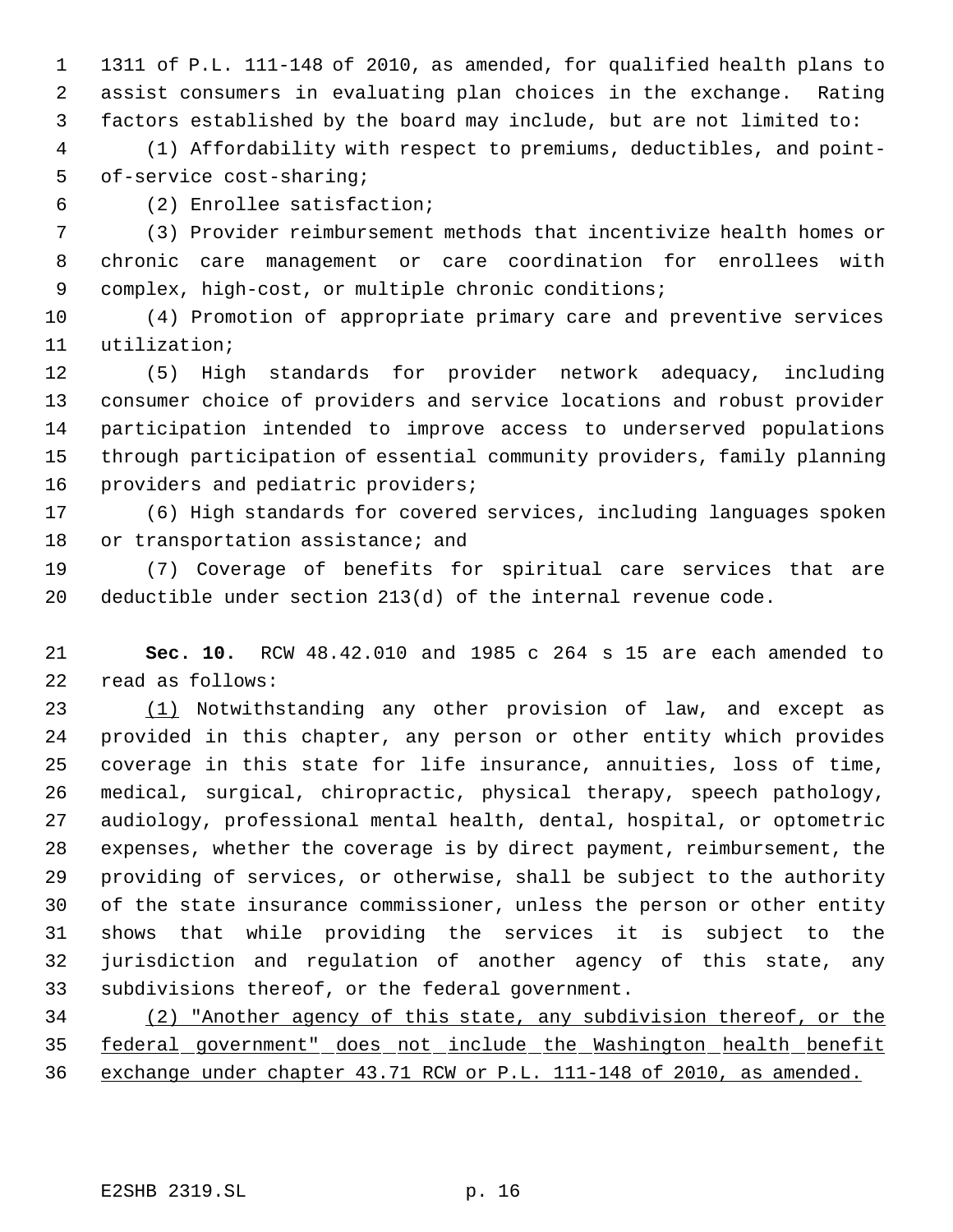**Sec. 11.** RCW 48.42.020 and 1983 c 36 s 2 are each amended to read as follows:

 (1) A person or entity may show that it is subject to the jurisdiction and regulation of another agency of this state, any subdivision thereof, or the federal government, by providing to the insurance commissioner the appropriate certificate, license, or other document issued by the other governmental agency which permits or qualifies it to provide the coverage as defined in RCW 48.42.010.

 (2) "Another agency of this state, any subdivision thereof, or the 10 federal government" does not include the Washington health benefit exchange under chapter 43.71 RCW or P.L. 111-148 of 2010, as amended.

 NEW SECTION. **Sec. 12.** A new section is added to chapter 48.43 RCW to read as follows:

 Certification by the Washington health benefit exchange of a plan as a qualified health plan, or of a carrier as a qualified issuer, does not exempt the plan or carrier from any of the requirements of this title or rules adopted by the commissioner pursuant to chapter 34.05 RCW to implement this title.

# **PART V**

### **ESSENTIAL HEALTH BENEFITS**

 NEW SECTION. **Sec. 13.** A new section is added to chapter 48.43 RCW to read as follows:

 (1) Consistent with federal law, the commissioner, in consultation with the board and the health care authority, shall, by rule, select the largest small group plan in the state by enrollment as the benchmark plan for the individual and small group market for purposes of establishing the essential health benefits in Washington state under P.L. 111-148 of 2010, as amended.

 (2) If the essential health benefits benchmark plan for the individual and small group market does not include all of the ten benefit categories specified by section 1302 of P.L. 111-148, as amended, the commissioner, in consultation with the board and the health care authority, shall, by rule, supplement the benchmark plan benefits as needed to meet the minimum requirements of section 1302.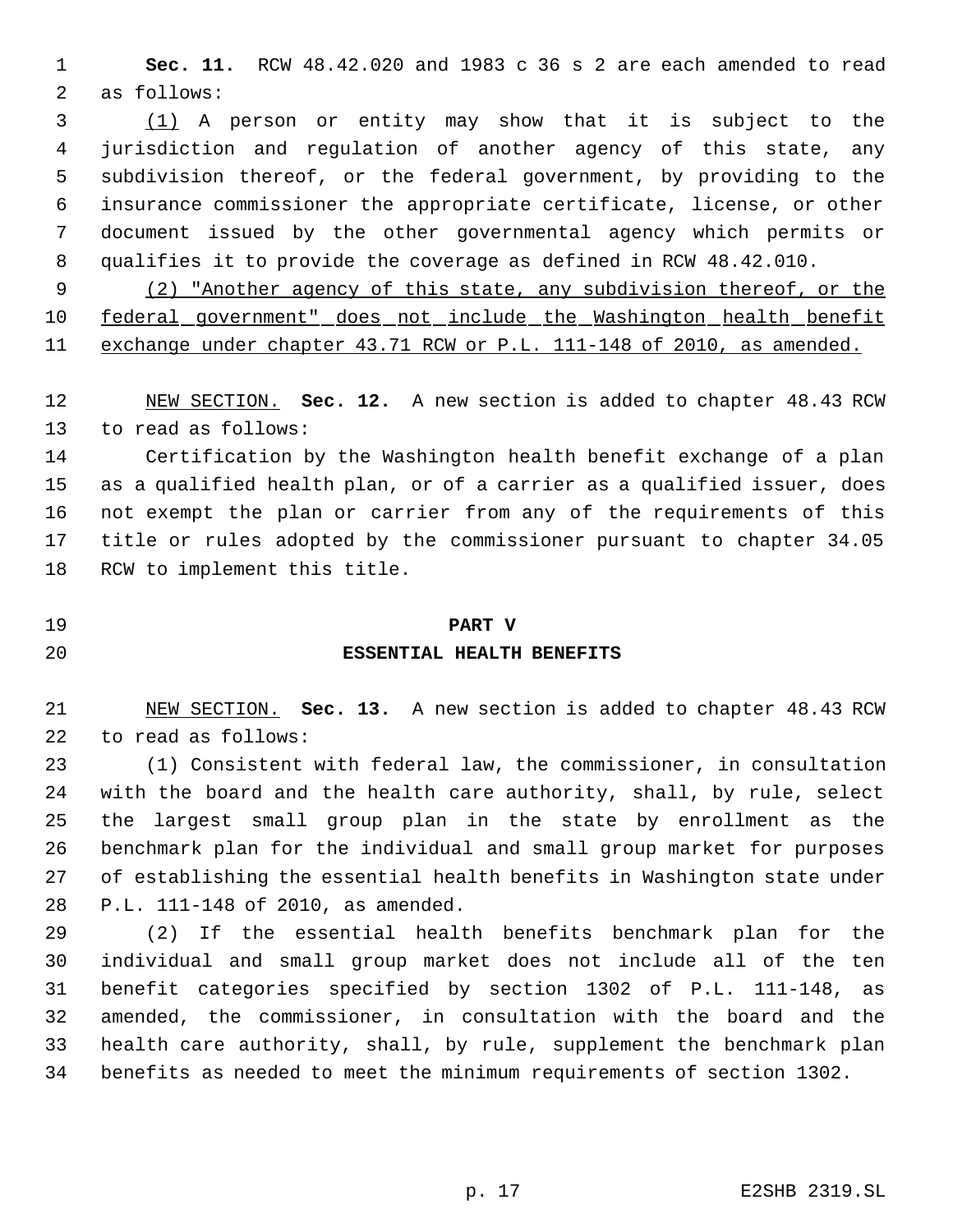(3) A health plan required to offer the essential health benefits, other than a health plan offered through the federal basic health program or medicaid, under P.L. 111-148 of 2010, as amended, may not be offered in the state unless the commissioner finds that it is substantially equal to the benchmark plan. When making this determination, the commissioner must:

 (a) Ensure that the plan covers the ten essential health benefits categories specified in section 1302 of P.L. 111-148 of 2010, as amended; and

 (b) May consider whether the health plan has a benefit design that would create a risk of biased selection based on health status and whether the health plan contains meaningful scope and level of benefits in each of the ten essential health benefit categories specified by section 1302 of P.L. 111-148 of 2010, as amended.

 (4) Beginning December 15, 2012, and every year thereafter, the commissioner shall submit to the legislature a list of state-mandated health benefits, the enforcement of which will result in federally imposed costs to the state related to the plans sold through the exchange because the benefits are not included in the essential health benefits designated under federal law. The list must include the anticipated costs to the state of each state-mandated health benefit on the list and any statutory changes needed if funds are not appropriated to defray the state costs for the listed mandate. The commissioner may enforce a mandate on the list for the entire market only if funds are appropriated in an omnibus appropriations act specifically to pay the state portion of the identified costs.

 NEW SECTION. **Sec. 14.** Nothing in this act prohibits the offering of benefits for spiritual care services deductible under section 213(d) of the internal revenue code in health plans inside and outside of the exchange.

# **PART VI**

## **THE BASIC HEALTH OPTION**

 NEW SECTION. **Sec. 15.** A new section is added to chapter 70.47 RCW to read as follows:

(1) On or before December 1, 2012, the director of the health care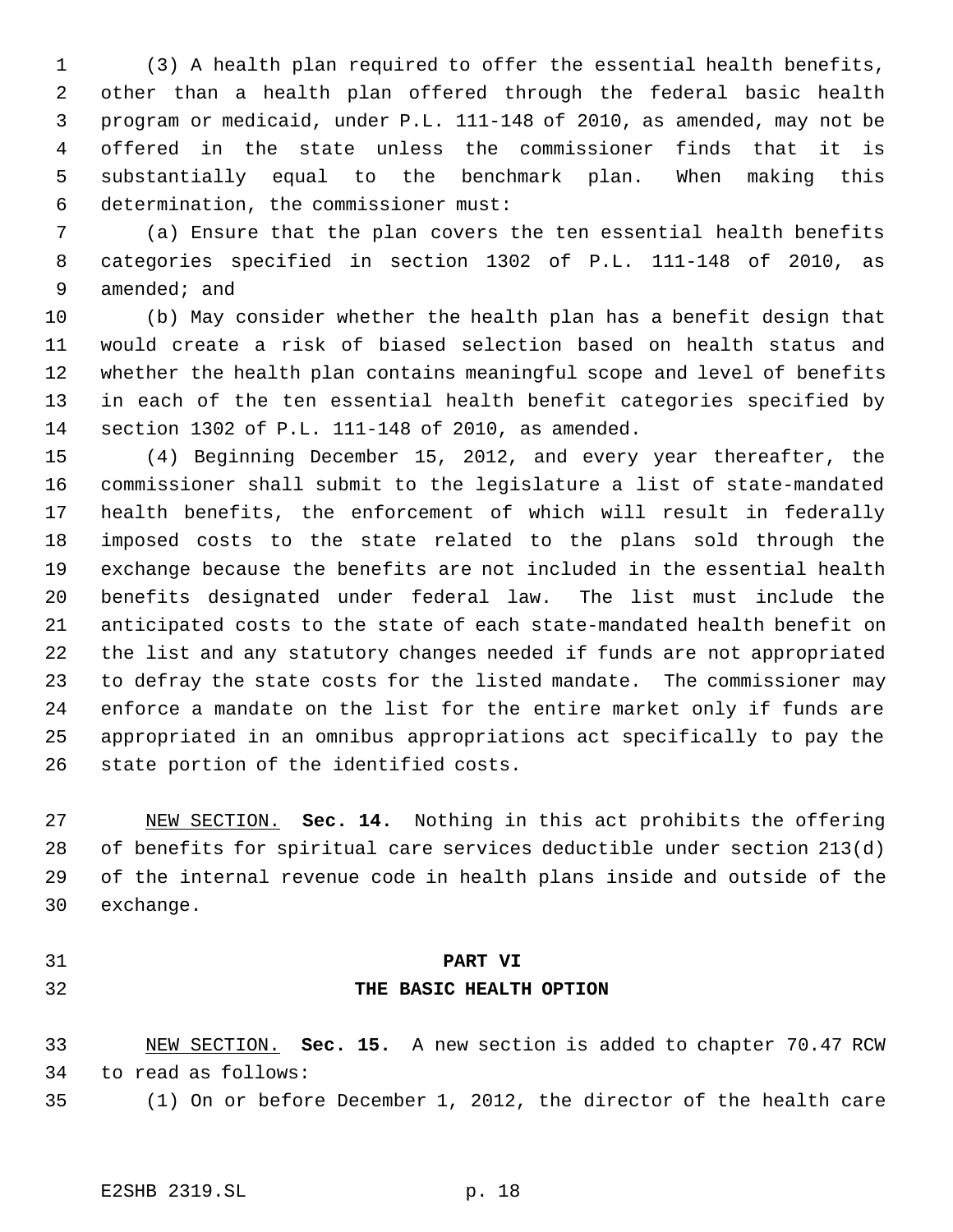authority shall submit a report to the legislature on whether to proceed with implementation of a federal basic health option, under section 1331 of P.L. 111-148 of 2010, as amended. The report shall address whether:

 (a) Sufficient funding is available to support the design and development work necessary for the program to provide health coverage to enrollees beginning January 1, 2014;

 (b) Anticipated federal funding under section 1331 will be sufficient, absent any additional state funding, to cover the provision of essential health benefits and costs for administering the basic health plan. Enrollee premium levels will be below the levels that would apply to persons with income between one hundred thirty-four and 13 two hundred percent of the federal poverty level through the exchange; and

 (c) Health plan payment rates will be sufficient to ensure enrollee access to a robust provider network and health homes, as described under RCW 70.47.100.

 (2) If the legislature determines to proceed with implementation of a federal basic health option, the director shall provide the necessary certifications to the secretary of the federal department of health and human services under section 1331 of P.L. 111-148 of 2010, as amended, to proceed with adoption of the federal basic health program option.

(3) Prior to making this finding, the director shall:

 (a) Actively consult with the board of the Washington health benefit exchange, the office of the insurance commissioner, consumer advocates, provider organizations, carriers, and other interested organizations;

 (b) Consider any available objective analysis specific to Washington state, by an independent nationally recognized consultant that has been actively engaged in analysis and economic modeling of the federal basic health program option for multiple states.

 (4) The director shall report any findings and supporting analysis made under this section to the governor and relevant policy and fiscal committees of the legislature.

 (5) To the extent funding is available specifically for this purpose in the operating budget, the health care authority shall assume the federal basic health plan option will be implemented in Washington state, and initiate the necessary design and development work. If the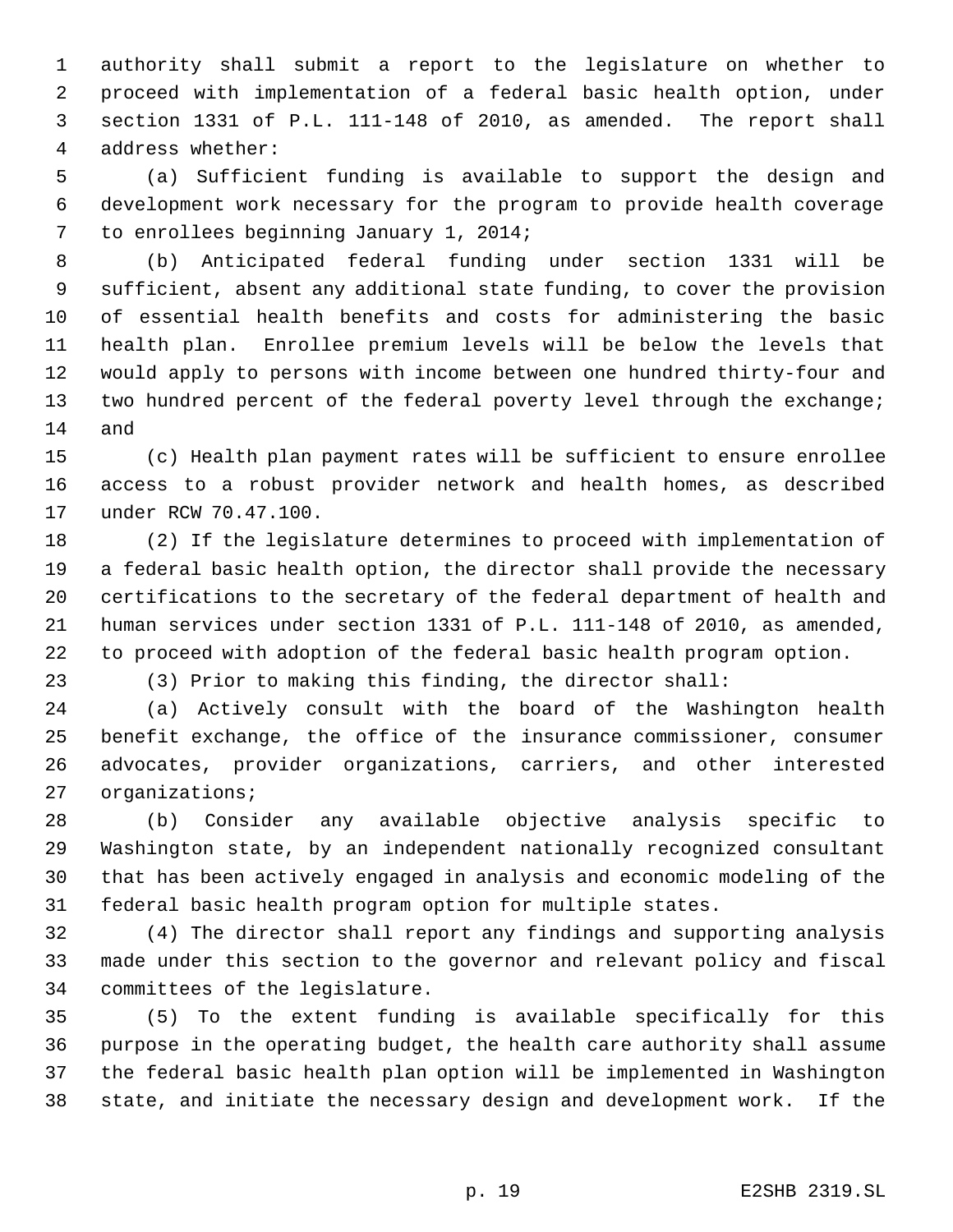legislature determines under subsection (1) of this section not to proceed with implementation, the authority may cease activities related to basic health program implementation.

 (6) If implemented, the federal basic health program must be guided by the following principles:

 (a) Meeting the minimum state certification standards in section 1331 of the federal patient protection and affordable care act;

 (b) To the extent allowed by the federal department of health and human services, twelve-month continuous eligibility for the basic health program, and corresponding twelve-month continuous enrollment in standard health plans by enrollees; or, in lieu of twelve-month continuous eligibility, financing mechanisms that enable enrollees to 13 remain with a plan for the entire plan year;

(c) Achieving an appropriate balance between:

 (i) Premiums and cost-sharing minimized to increase the 16 affordability of insurance coverage;

 (ii) Standard health plan contracting requirements that minimize plan and provider administrative costs, while incentivizing improvements in quality and enrollee health outcomes; and

 (iii) Health plan payment rates and provider payment rates that are sufficient to ensure enrollee access to a robust provider network and health homes, as described under RCW 70.47.100; and

 (d) Transparency in program administration, including active and ongoing consultation with basic health program enrollees and interested organizations, and ensuring adequate enrollee notice and appeal rights.

# **PART VII RISK ADJUSTMENT AND REINSURANCE**

 NEW SECTION. **Sec. 16.** A new section is added to chapter 48.43 RCW to read as follows:

 (1)(a) The commissioner, in consultation with the board, shall adopt rules establishing the reinsurance and risk adjustment programs required by P.L. 111-148 of 2010, as amended.

 (b) The commissioner must include in deliberations related to reinsurance rule making an analysis of an invisible high risk pool option, in which the full premium and risk associated with certain high-risk or high-cost enrollees would be ceded to the transitional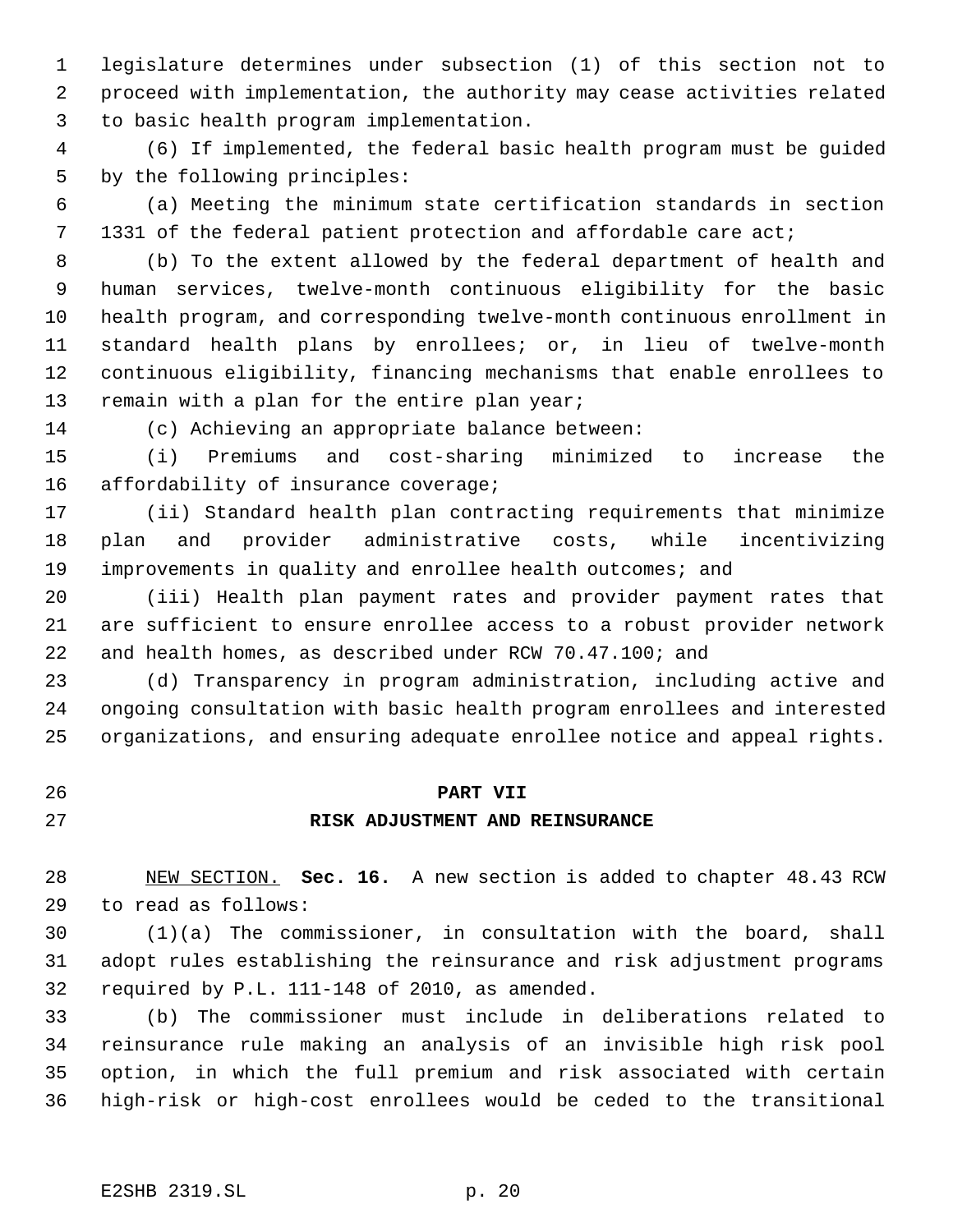reinsurance program. The analysis must include a determination as to whether that option is authorized under the federal reinsurance program regulations, whether the option would provide sufficiently comprehensive coverage for current nonmedicare high risk pool enrollees, and how an invisible high risk pool option could be designed to ensure that carriers ceding risk provide effective care management to high-risk or high-cost enrollees.

 (2) Consistent with federal law, the rules for the reinsurance program must, at a minimum, establish:

(a) A mechanism to collect reinsurance contribution funds;

(b) A reinsurance payment formula; and

(c) A mechanism to disburse reinsurance payments.

 (3)(a) The commissioner may adjust the rules adopted under this section as needed to preserve a healthy market both inside and outside of the exchange.

 (b) The rules adopted under this section must identify and may require submission of the data needed to support operation of the reinsurance and risk adjustment programs established under this section. The commissioner must identify by rule the sources of the data, and other requirements related to the collection, validation, correction, interpretation, transmission or exchange, and retention of the data.

 (4) The commissioner shall contract with one or more nonprofit entities to administer the risk adjustment and reinsurance programs.

 (5) Contribution amounts for the transitional reinsurance program under section 1341 of P.L. 111-148 of 2010, as amended, may be increased to include amounts sufficient to cover the costs of administration of the reinsurance program including reasonable costs incurred for preoperational and planning activities related to the reinsurance program.

### **PART VIII**

# **THE WASHINGTON STATE HEALTH INSURANCE POOL**

 NEW SECTION. **Sec. 17.** A new section is added to chapter 48.41 RCW to read as follows:

 (1) The board shall review populations that may need ongoing access to coverage through the pool, with specific attention to those persons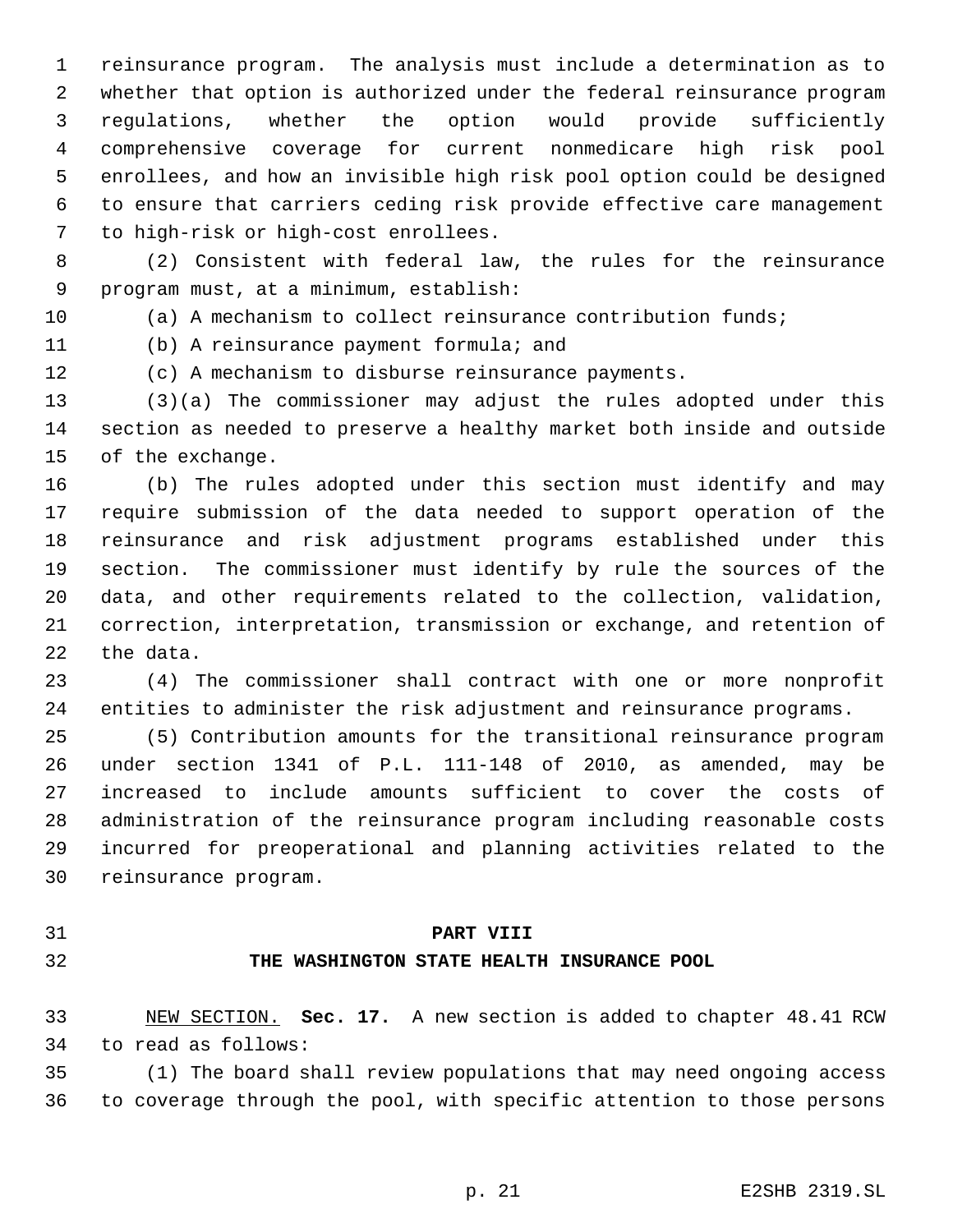who may be excluded from or may receive inadequate coverage beginning January 1, 2014, such as persons with end-stage renal disease or HIV/AIDS, or persons not eligible for coverage in the exchange.

 (2) If the review under subsection (1) of this section indicates a continued need for coverage through the pool after December 31, 2013, the board shall submit recommendations regarding any modifications to pool eligibility requirements for new and ongoing enrollment after December 31, 2013. The recommendations must address any needed modifications to the standard health questionnaire or other eligibility screening tool that could be used in a manner consistent with federal law to determine eligibility for enrollment in the pool.

 (3) The board shall complete an analysis of current pool assessment requirements in relation to assessments that will fund the reinsurance program and recommend changes to pool assessments or any credits against assessments that may be considered for the reinsurance program. The analysis shall recommend whether the categories of members paying assessments should be adjusted to make the assessment fair and equitable among all payers.

 (4) The board shall report its recommendations to the governor and the legislature by December 1, 2012.

 NEW SECTION. **Sec. 18.** A new section is added to chapter 48.41 RCW to read as follows:

 (1) The pool is authorized to contract with the commissioner to administer risk management functions if necessary, consistent with section 16 of this act, and consistent with P.L. 111-148 of 2010, as amended. Prior to entering into a contract, the pool may conduct preoperational and planning activities related to these programs, including defining and implementing an appropriate legal structure or structures to administer and coordinate the reinsurance or risk adjustment programs.

 (2) The reasonable costs incurred by the pool for preoperational and planning activities related to the reinsurance program may be reimbursed from federal funds or from the additional contributions authorized under section 16 of this act to pay the administrative costs of the reinsurance program.

(3) If the pool contracts to administer and coordinate the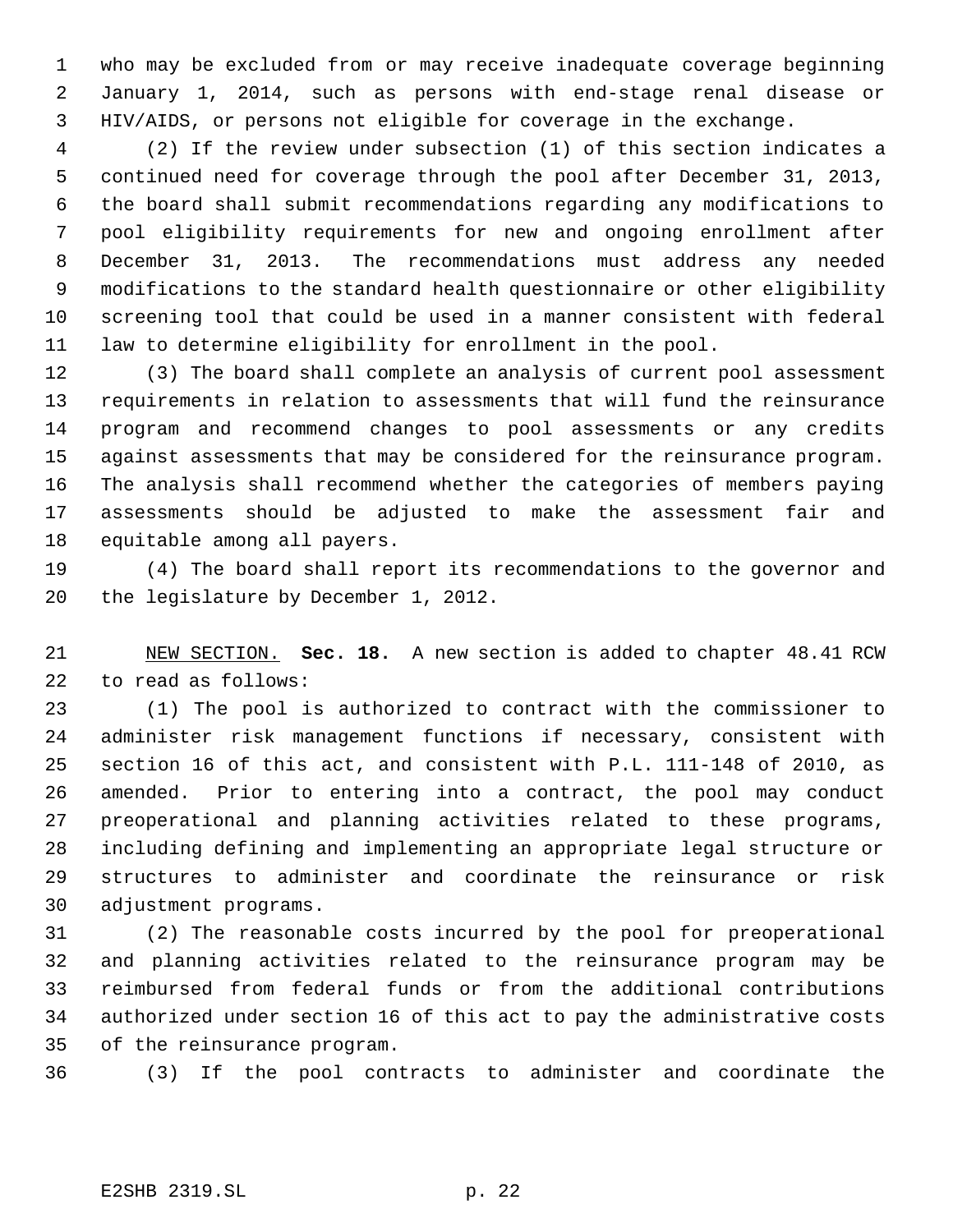reinsurance or risk adjustment program, the board must submit recommendations to the legislature with suggestions for additional consumer representatives or other representative members to the board. (4) The pool shall report on these activities to the appropriate committees of the senate and house of representatives by December 15, 2012, and December 15, 2013.

# **PART IX EXCHANGE EMPLOYEES**

 NEW SECTION. **Sec. 19.** A new section is added to chapter 41.04 RCW to read as follows:

 Except for chapters 41.05 and 41.40 RCW, this title does not apply to any position in or employee of the Washington health benefit exchange established in chapter 43.71 RCW.

 NEW SECTION. **Sec. 20.** A new section is added to chapter 43.01 RCW to read as follows:

 This chapter does not apply to any position in or employee of the Washington health benefit exchange established in chapter 43.71 RCW.

 NEW SECTION. **Sec. 21.** A new section is added to chapter 43.03 RCW to read as follows:

 This chapter does not apply to any position in or employee of the Washington health benefit exchange established in chapter 43.71 RCW.

 **Sec. 22.** RCW 41.05.011 and 2011 1st sp.s. c 15 s 54 are each reenacted and amended to read as follows:

 The definitions in this section apply throughout this chapter unless the context clearly requires otherwise.

(1) "Authority" means the Washington state health care authority.

 (2) "Board" means the public employees' benefits board established under RCW 41.05.055.

 (3) "Dependent care assistance program" means a benefit plan whereby state and public employees may pay for certain employment related dependent care with pretax dollars as provided in the salary reduction plan under this chapter pursuant to 26 U.S.C. Sec. 129 or other sections of the internal revenue code.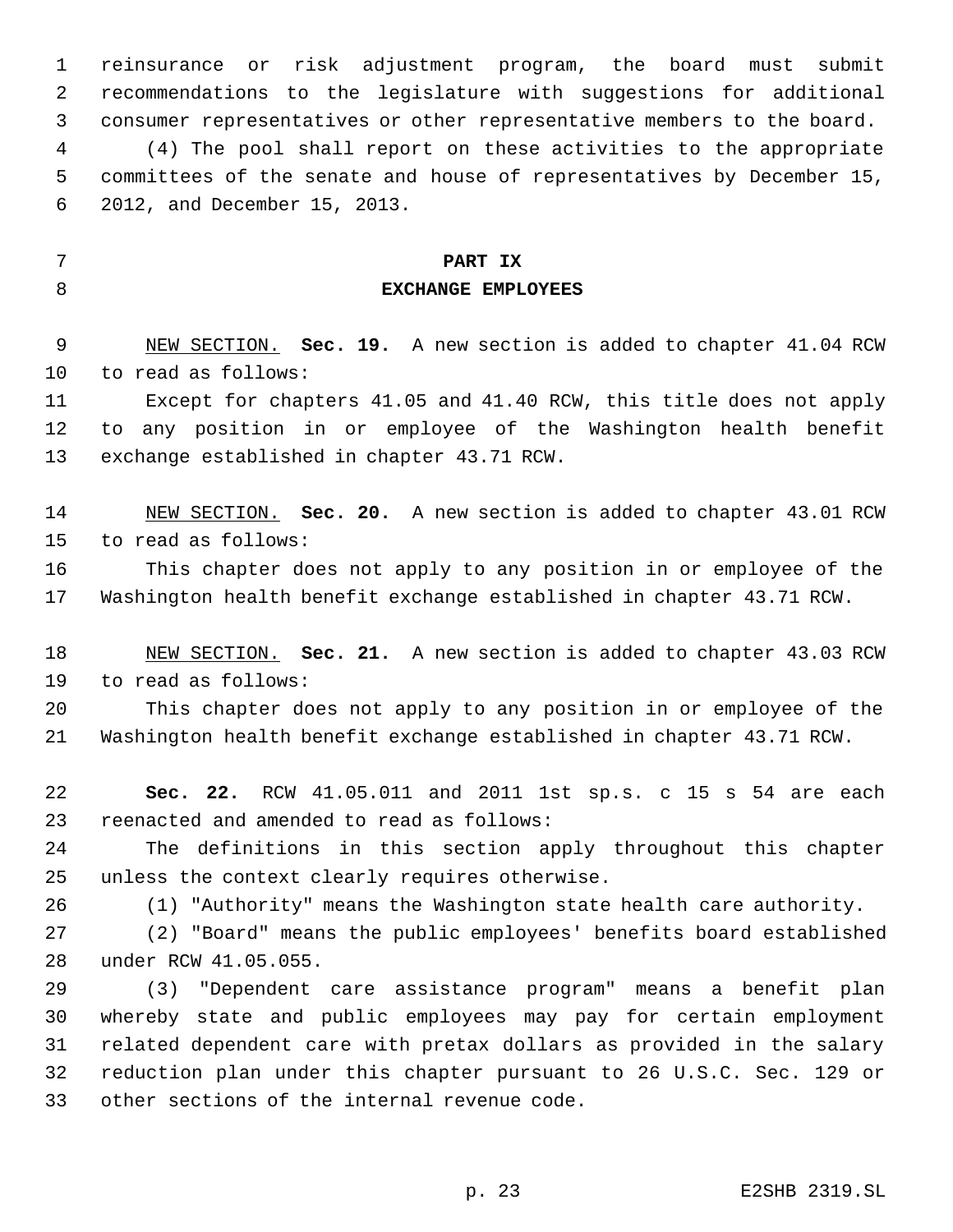- 
- (4) "Director" means the director of the authority.

 (5) "Emergency service personnel killed in the line of duty" means law enforcement officers and firefighters as defined in RCW 41.26.030, members of the Washington state patrol retirement fund as defined in RCW 43.43.120, and reserve officers and firefighters as defined in RCW 41.24.010 who die as a result of injuries sustained in the course of employment as determined consistent with Title 51 RCW by the department of labor and industries.

 (6) "Employee" includes all employees of the state, whether or not covered by civil service; elected and appointed officials of the executive branch of government, including full-time members of boards, commissions, or committees; justices of the supreme court and judges of 13 the court of appeals and the superior courts; and members of the state legislature. Pursuant to contractual agreement with the authority, "employee" may also include: (a) Employees of a county, municipality, or other political subdivision of the state and members of the legislative authority of any county, city, or town who are elected to office after February 20, 1970, if the legislative authority of the county, municipality, or other political subdivision of the state seeks and receives the approval of the authority to provide any of its insurance programs by contract with the authority, as provided in RCW 41.04.205 and 41.05.021(1)(g); (b) employees of employee organizations representing state civil service employees, at the option of each such employee organization, and, effective October 1, 1995, employees of employee organizations currently pooled with employees of school districts for the purpose of purchasing insurance benefits, at the option of each such employee organization; (c) employees of a school district if the authority agrees to provide any of the school districts' insurance programs by contract with the authority as provided in RCW 28A.400.350; ((and)) (d) employees of a tribal government, if the governing body of the tribal government seeks and receives the approval of the authority to provide any of its insurance programs by contract with the authority, as provided in RCW 34 41.05.021(1) (f) and (g); and (e) employees of the Washington health benefit exchange if the governing board of the exchange established in RCW 43.71.020 seeks and receives approval of the authority to provide 37 any of its insurance programs by contract with the authority, as provided in RCW 41.05.021(1) (g) and (n). "Employee" does not include: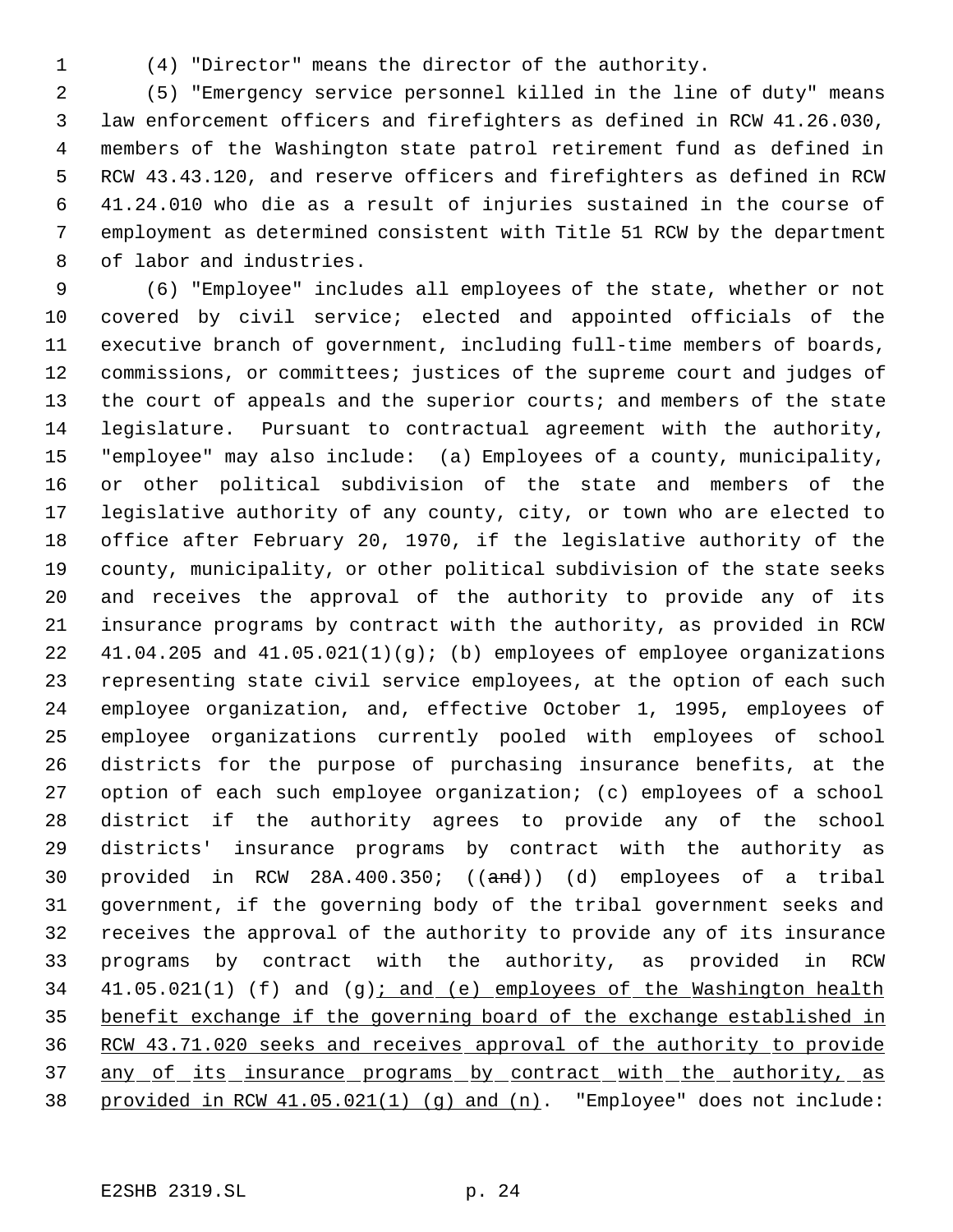Adult family homeowners; unpaid volunteers; patients of state hospitals; inmates; employees of the Washington state convention and trade center as provided in RCW 41.05.110; students of institutions of higher education as determined by their institution; and any others not expressly defined as employees under this chapter or by the authority under this chapter.

(7) "Employer" means the state of Washington.

 (8) "Employing agency" means a division, department, or separate agency of state government, including an institution of higher 10 education; a county, municipality, school district, educational service district, or other political subdivision; and a tribal government covered by this chapter.

 (9) "Faculty" means an academic employee of an institution of higher education whose workload is not defined by work hours but whose appointment, workload, and duties directly serve the institution's academic mission, as determined under the authority of its enabling statutes, its governing body, and any applicable collective bargaining agreement.

 (10) "Flexible benefit plan" means a benefit plan that allows employees to choose the level of health care coverage provided and the amount of employee contributions from among a range of choices offered by the authority.

 (11) "Insuring entity" means an insurer as defined in chapter 48.01 RCW, a health care service contractor as defined in chapter 48.44 RCW, or a health maintenance organization as defined in chapter 48.46 RCW.

 (12) "Medical flexible spending arrangement" means a benefit plan whereby state and public employees may reduce their salary before taxes to pay for medical expenses not reimbursed by insurance as provided in the salary reduction plan under this chapter pursuant to 26 U.S.C. Sec. 125 or other sections of the internal revenue code.

 (13) "Participant" means an individual who fulfills the eligibility and enrollment requirements under the salary reduction plan.

 (14) "Plan year" means the time period established by the authority.

 (15) "Premium payment plan" means a benefit plan whereby state and public employees may pay their share of group health plan premiums with pretax dollars as provided in the salary reduction plan under this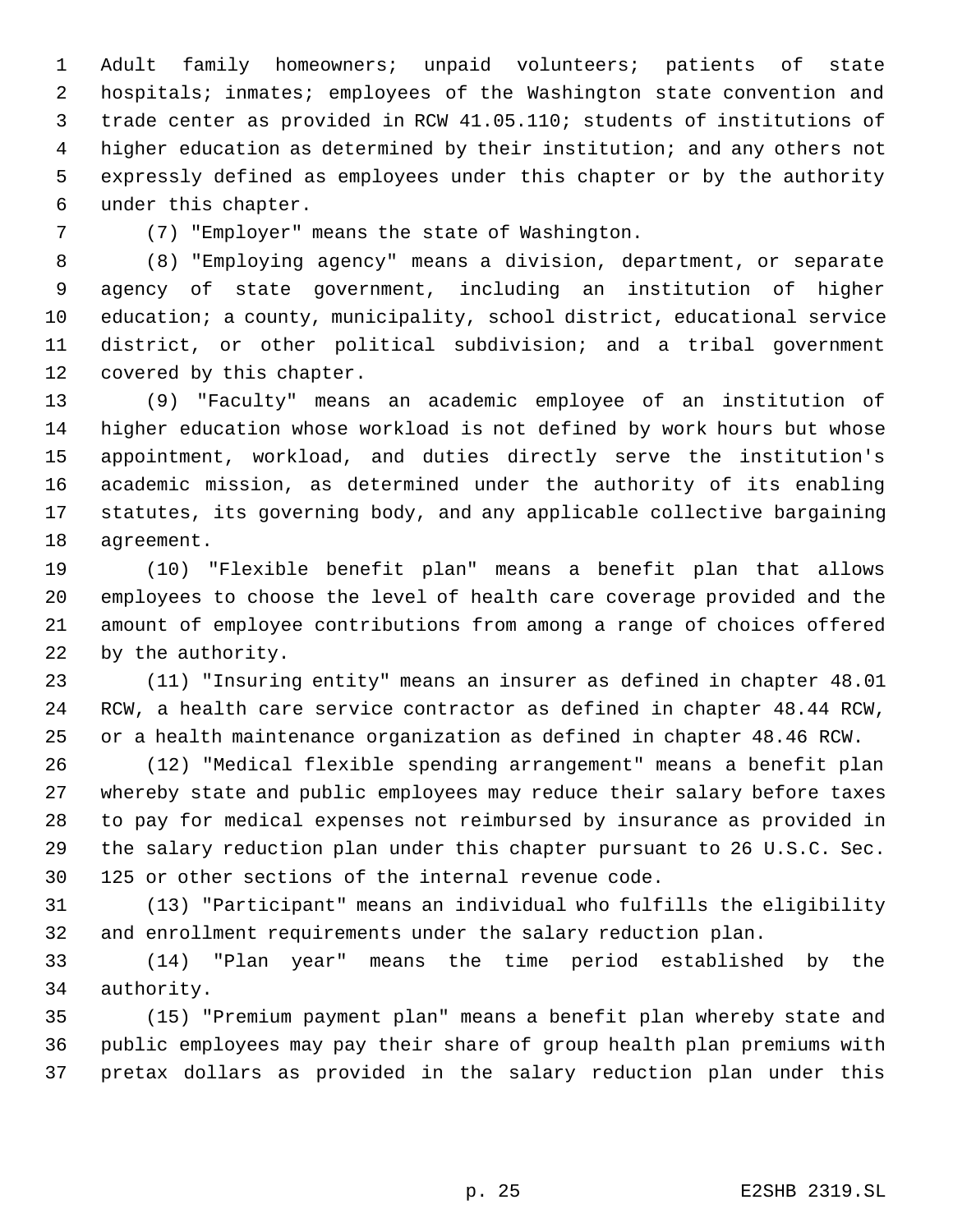chapter pursuant to 26 U.S.C. Sec. 125 or other sections of the internal revenue code.

(16) "Retired or disabled school employee" means:

 (a) Persons who separated from employment with a school district or educational service district and are receiving a retirement allowance under chapter 41.32 or 41.40 RCW as of September 30, 1993;

 (b) Persons who separate from employment with a school district or educational service district on or after October 1, 1993, and immediately upon separation receive a retirement allowance under chapter 41.32, 41.35, or 41.40 RCW;

 (c) Persons who separate from employment with a school district or educational service district due to a total and permanent disability, and are eligible to receive a deferred retirement allowance under chapter 41.32, 41.35, or 41.40 RCW.

(17) "Salary" means a state employee's monthly salary or wages.

 (18) "Salary reduction plan" means a benefit plan whereby state and public employees may agree to a reduction of salary on a pretax basis to participate in the dependent care assistance program, medical flexible spending arrangement, or premium payment plan offered pursuant to 26 U.S.C. Sec. 125 or other sections of the internal revenue code.

21 (19) "Seasonal employee" means an employee hired to work during a recurring, annual season with a duration of three months or more, and anticipated to return each season to perform similar work.

 (20) "Separated employees" means persons who separate from employment with an employer as defined in:

(a) RCW 41.32.010(17) on or after July 1, 1996; or

(b) RCW 41.35.010 on or after September 1, 2000; or

(c) RCW 41.40.010 on or after March 1, 2002;

 and who are at least age fifty-five and have at least ten years of service under the teachers' retirement system plan 3 as defined in RCW 41.32.010(33), the Washington school employees' retirement system plan 3 as defined in RCW 41.35.010, or the public employees' retirement system plan 3 as defined in RCW 41.40.010.

 (21) "State purchased health care" or "health care" means medical and health care, pharmaceuticals, and medical equipment purchased with state and federal funds by the department of social and health services, the department of health, the basic health plan, the state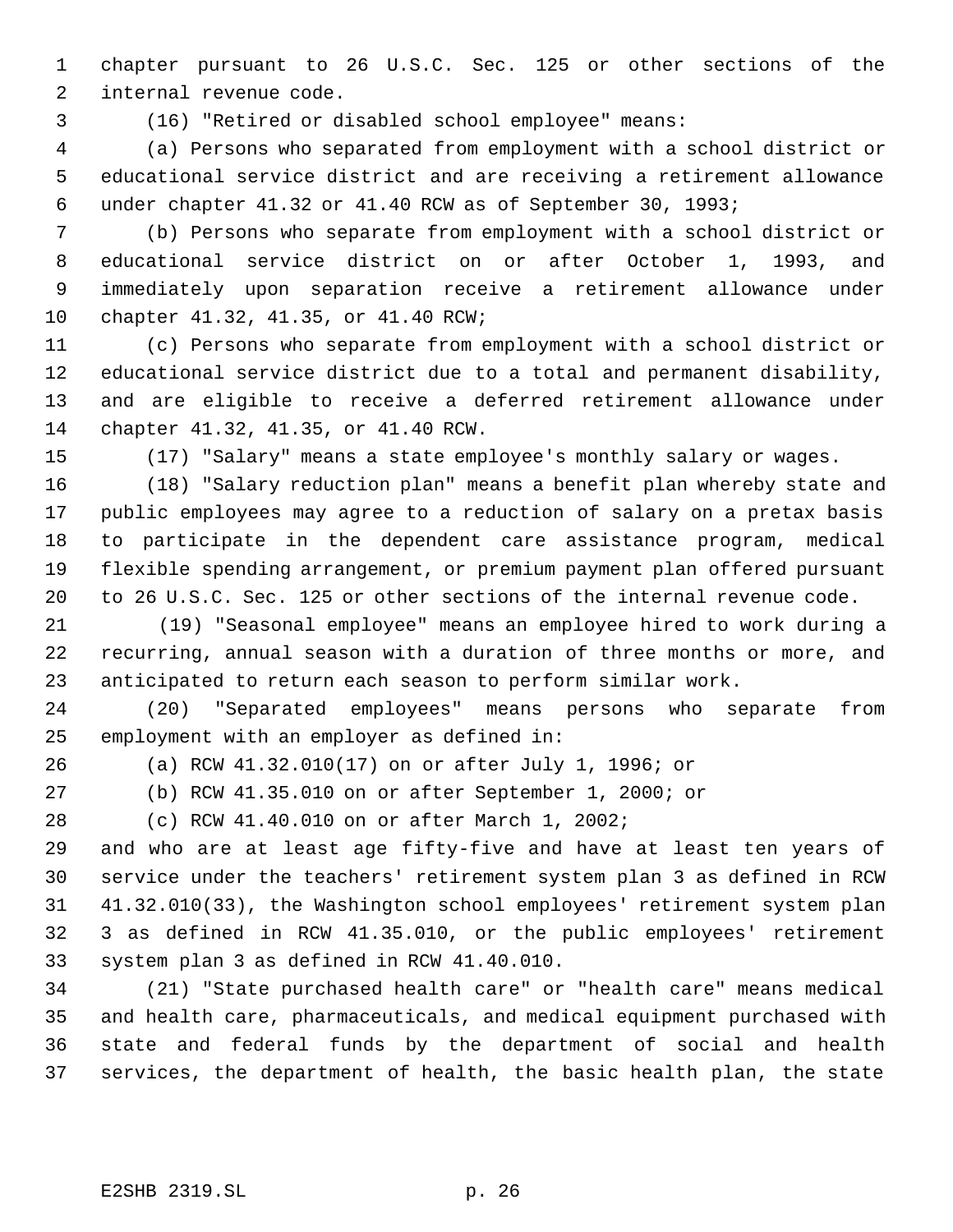health care authority, the department of labor and industries, the department of corrections, the department of veterans affairs, and local school districts.

 (22) "Tribal government" means an Indian tribal government as defined in section 3(32) of the employee retirement income security act of 1974, as amended, or an agency or instrumentality of the tribal government, that has government offices principally located in this state.

 **Sec. 23.** RCW 41.05.021 and 2011 1st sp.s. c 15 s 56 are each amended to read as follows:

 (1) The Washington state health care authority is created within the executive branch. The authority shall have a director appointed by the governor, with the consent of the senate. The director shall serve at the pleasure of the governor. The director may employ a deputy director, and such assistant directors and special assistants as may be needed to administer the authority, who shall be exempt from chapter 41.06 RCW, and any additional staff members as are necessary to administer this chapter. The director may delegate any power or duty vested in him or her by law, including authority to make final decisions and enter final orders in hearings conducted under chapter 34.05 RCW. The primary duties of the authority shall be to: Administer state employees' insurance benefits and retired or disabled school employees' insurance benefits; administer the basic health plan pursuant to chapter 70.47 RCW; administer the children's health program pursuant to chapter 74.09 RCW; study state-purchased health care programs in order to maximize cost containment in these programs while ensuring access to quality health care; implement state initiatives, joint purchasing strategies, and techniques for efficient administration that have potential application to all state-purchased health services; and administer grants that further the mission and goals of the authority. The authority's duties include, but are not limited to, the following:

 (a) To administer health care benefit programs for employees and retired or disabled school employees as specifically authorized in RCW 41.05.065 and in accordance with the methods described in RCW 41.05.075, 41.05.140, and other provisions of this chapter;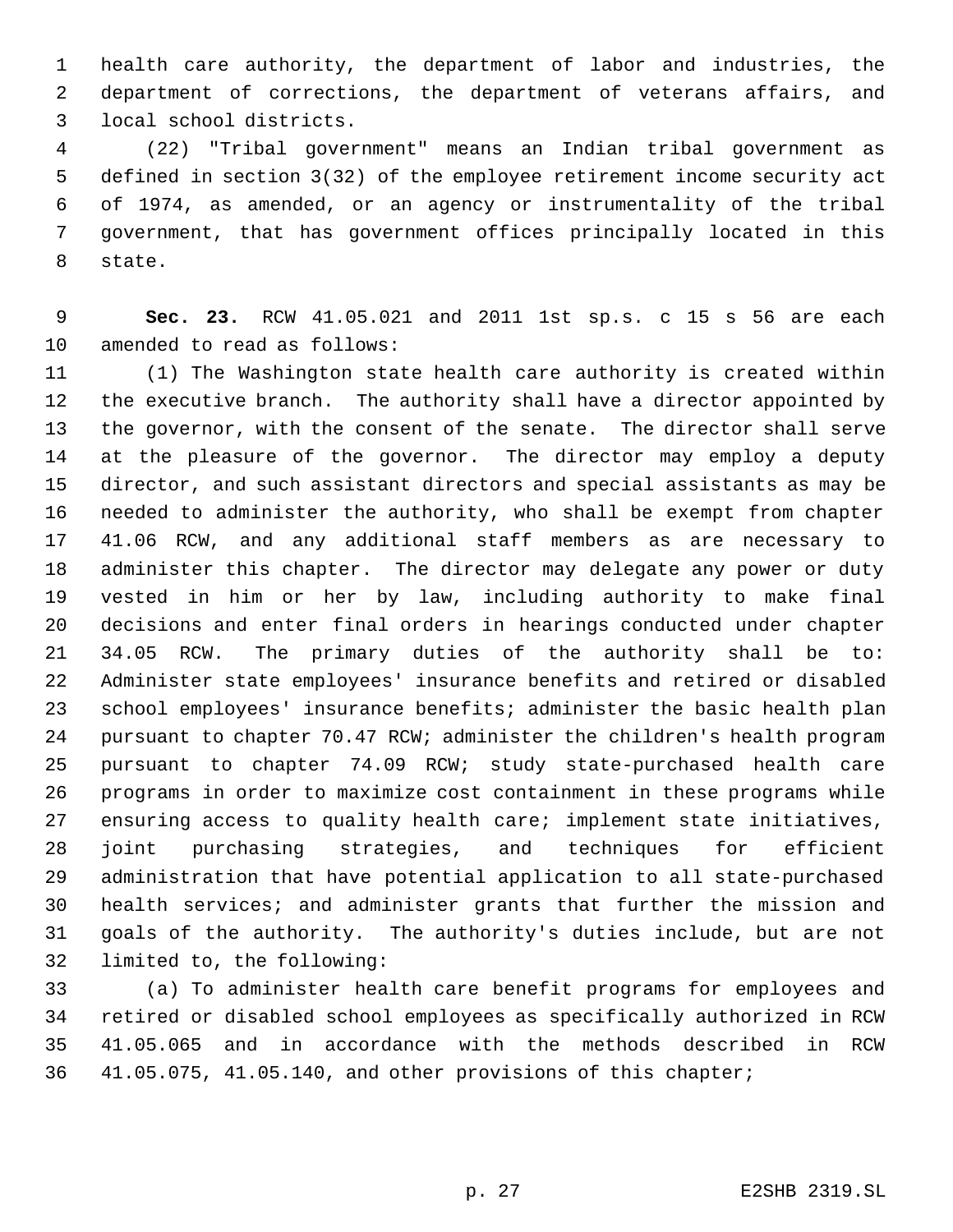(b) To analyze state-purchased health care programs and to explore options for cost containment and delivery alternatives for those programs that are consistent with the purposes of those programs, including, but not limited to:

 (i) Creation of economic incentives for the persons for whom the state purchases health care to appropriately utilize and purchase health care services, including the development of flexible benefit plans to offset increases in individual financial responsibility;

 (ii) Utilization of provider arrangements that encourage cost containment, including but not limited to prepaid delivery systems, utilization review, and prospective payment methods, and that ensure access to quality care, including assuring reasonable access to local providers, especially for employees residing in rural areas;

 (iii) Coordination of state agency efforts to purchase drugs effectively as provided in RCW 70.14.050;

 (iv) Development of recommendations and methods for purchasing 17 medical equipment and supporting services on a volume discount basis;

 (v) Development of data systems to obtain utilization data from state-purchased health care programs in order to identify cost centers, utilization patterns, provider and hospital practice patterns, and procedure costs, utilizing the information obtained pursuant to RCW 41.05.031; and

 (vi) In collaboration with other state agencies that administer state purchased health care programs, private health care purchasers, health care facilities, providers, and carriers:

 (A) Use evidence-based medicine principles to develop common performance measures and implement financial incentives in contracts with insuring entities, health care facilities, and providers that:

 (I) Reward improvements in health outcomes for individuals with chronic diseases, increased utilization of appropriate preventive health services, and reductions in medical errors; and

 (II) Increase, through appropriate incentives to insuring entities, health care facilities, and providers, the adoption and use of information technology that contributes to improved health outcomes, better coordination of care, and decreased medical errors;

 (B) Through state health purchasing, reimbursement, or pilot strategies, promote and increase the adoption of health information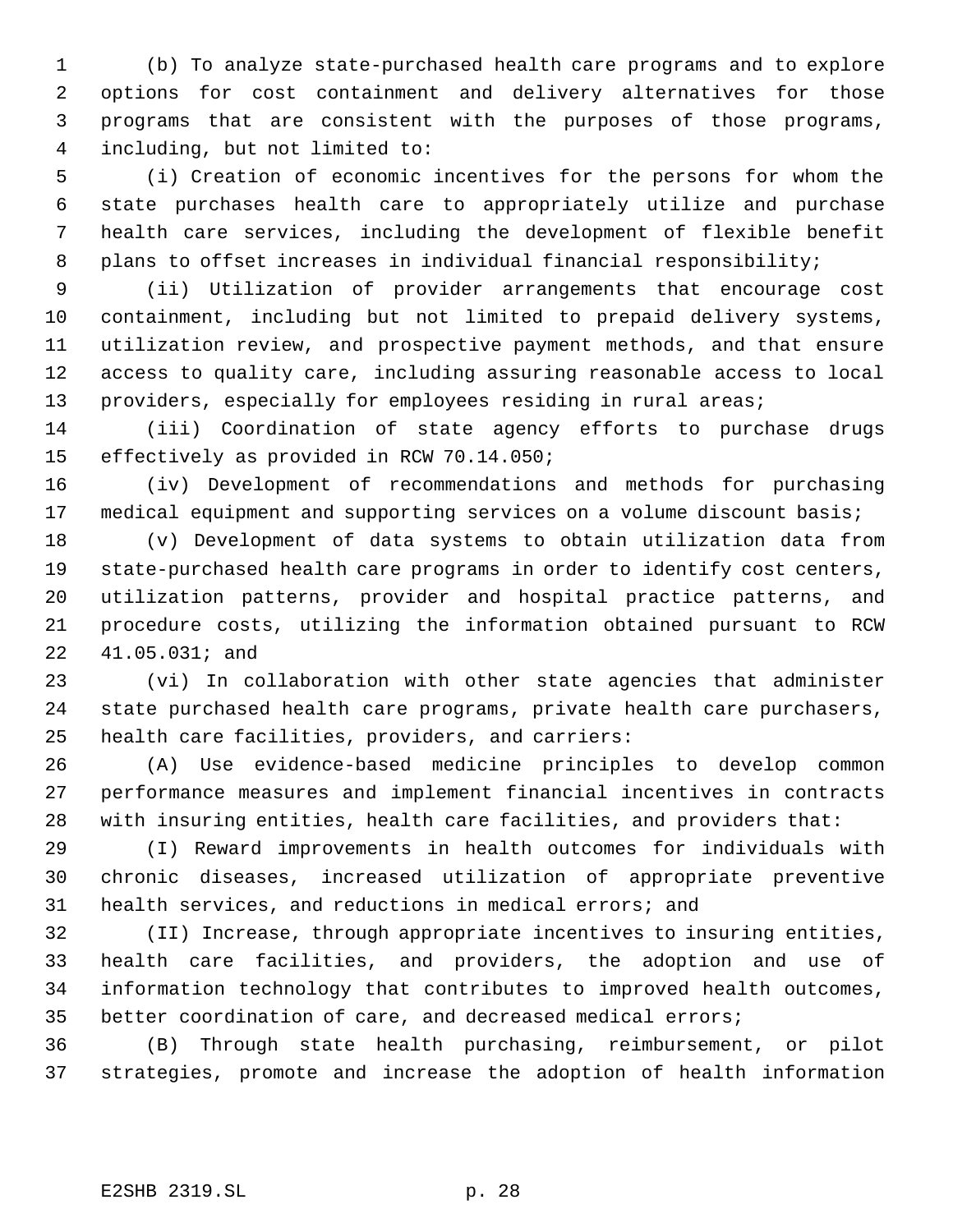technology systems, including electronic medical records, by hospitals as defined in RCW 70.41.020(4), integrated delivery systems, and providers that:

(I) Facilitate diagnosis or treatment;

(II) Reduce unnecessary duplication of medical tests;

(III) Promote efficient electronic physician order entry;

 (IV) Increase access to health information for consumers and their providers; and

9 (V) Improve health outcomes;

 (C) Coordinate a strategy for the adoption of health information technology systems using the final health information technology report and recommendations developed under chapter 261, Laws of 2005;

 (c) To analyze areas of public and private health care interaction; (d) To provide information and technical and administrative assistance to the board;

 (e) To review and approve or deny applications from counties, municipalities, and other political subdivisions of the state to provide state-sponsored insurance or self-insurance programs to their employees in accordance with the provisions of RCW 41.04.205 and (g) of this subsection, setting the premium contribution for approved groups as outlined in RCW 41.05.050;

 (f) To review and approve or deny the application when the governing body of a tribal government applies to transfer their employees to an insurance or self-insurance program administered under this chapter. In the event of an employee transfer pursuant to this subsection (1)(f), members of the governing body are eligible to be included in such a transfer if the members are authorized by the tribal government to participate in the insurance program being transferred from and subject to payment by the members of all costs of insurance for the members. The authority shall: (i) Establish the conditions for participation; (ii) have the sole right to reject the application; and (iii) set the premium contribution for approved groups as outlined in RCW 41.05.050. Approval of the application by the authority transfers the employees and dependents involved to the insurance, self-insurance, or health care program approved by the authority;

 (g) To ensure the continued status of the employee insurance or self-insurance programs administered under this chapter as a governmental plan under section 3(32) of the employee retirement income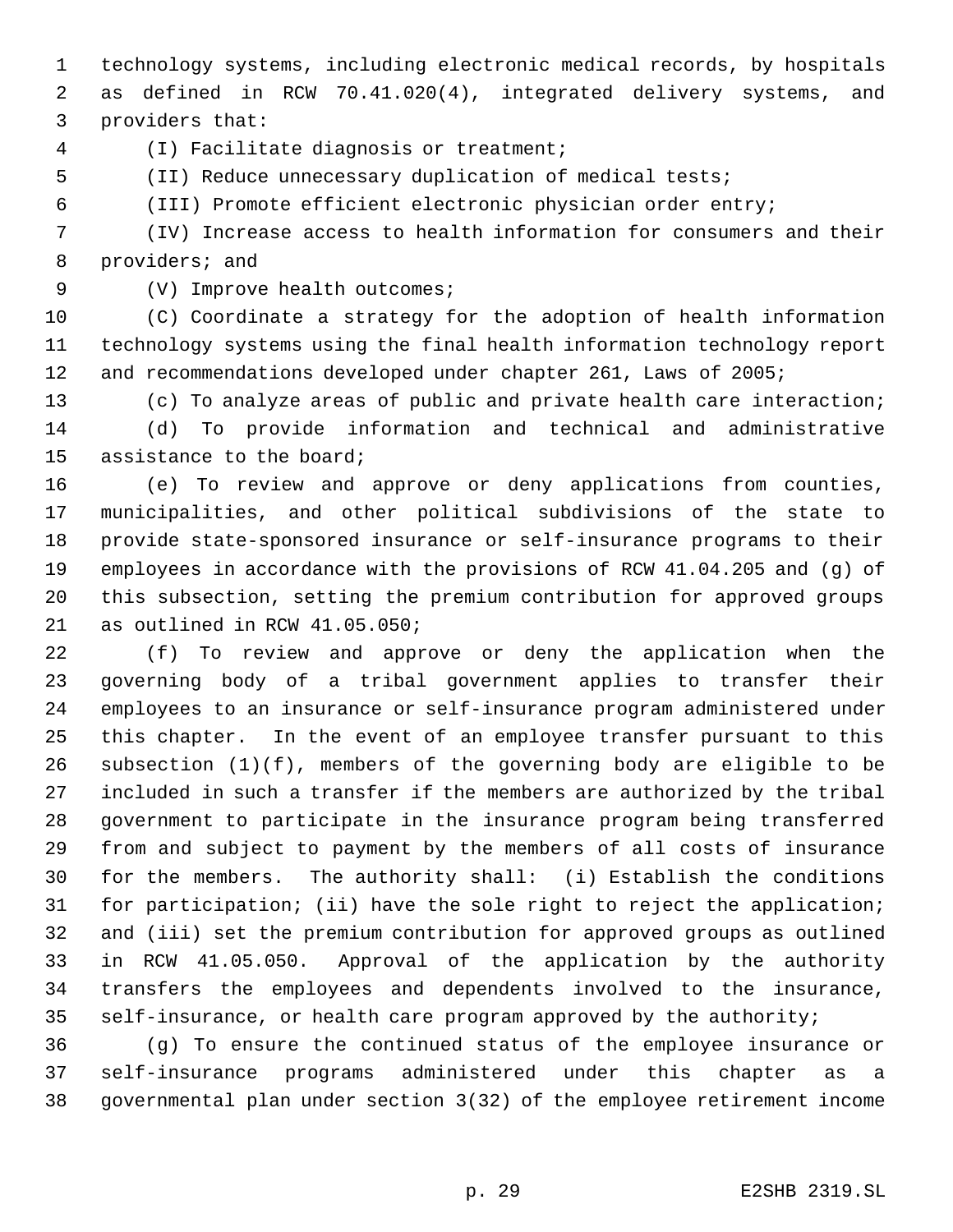security act of 1974, as amended, the authority shall limit the participation of employees of a county, municipal, school district, 3 educational service district, or other political subdivision, the 4 Washington health benefit exchange, or a tribal government, including providing for the participation of those employees whose services are substantially all in the performance of essential governmental functions, but not in the performance of commercial activities;

 (h) To establish billing procedures and collect funds from school districts in a way that minimizes the administrative burden on districts;

 (i) To publish and distribute to nonparticipating school districts and educational service districts by October 1st of each year a description of health care benefit plans available through the authority and the estimated cost if school districts and educational service district employees were enrolled;

 (j) To apply for, receive, and accept grants, gifts, and other payments, including property and service, from any governmental or other public or private entity or person, and make arrangements as to the use of these receipts to implement initiatives and strategies developed under this section;

 (k) To issue, distribute, and administer grants that further the 22 mission and goals of the authority;

 (l) To adopt rules consistent with this chapter as described in RCW 41.05.160 including, but not limited to:

 (i) Setting forth the criteria established by the board under RCW 41.05.065 for determining whether an employee is eligible for benefits; (ii) Establishing an appeal process in accordance with chapter 34.05 RCW by which an employee may appeal an eligibility determination;

 (iii) Establishing a process to assure that the eligibility determinations of an employing agency comply with the criteria under this chapter, including the imposition of penalties as may be authorized by the board;

 (m)(i) To administer the medical services programs established under chapter 74.09 RCW as the designated single state agency for purposes of Title XIX of the federal social security act;

 (ii) To administer the state children's health insurance program under chapter 74.09 RCW for purposes of Title XXI of the federal social security act;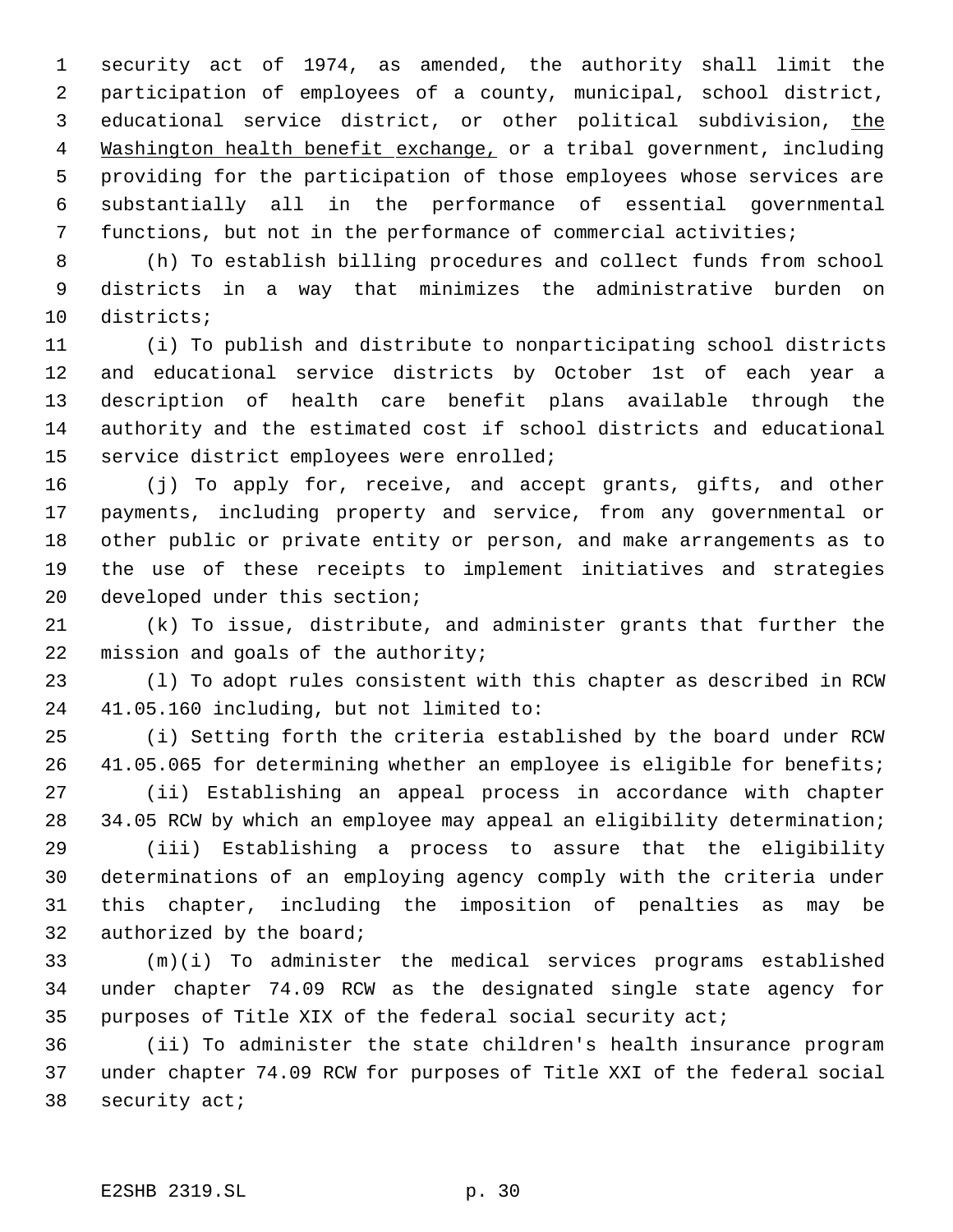(iii) To enter into agreements with the department of social and health services for administration of medical care services programs under Titles XIX and XXI of the social security act. The agreements shall establish the division of responsibilities between the authority and the department with respect to mental health, chemical dependency, and long-term care services, including services for persons with developmental disabilities. The agreements shall be revised as necessary, to comply with the final implementation plan adopted under 9 section 116, chapter 15, Laws of 2011 1st sp. sess.;

10 (iv) To adopt rules to carry out the purposes of chapter 74.09 RCW; (v) To appoint such advisory committees or councils as may be required by any federal statute or regulation as a condition to the receipt of federal funds by the authority. The director may appoint statewide committees or councils in the following subject areas: (A) Health facilities; (B) children and youth services; (C) blind services; (D) medical and health care; (E) drug abuse and alcoholism; (F) rehabilitative services; and (G) such other subject matters as are or come within the authority's responsibilities. The statewide councils shall have representation from both major political parties and shall have substantial consumer representation. Such committees or councils shall be constituted as required by federal law or as the director in his or her discretion may determine. The members of the committees or councils shall hold office for three years except in the case of a vacancy, in which event appointment shall be only for the remainder of the unexpired term for which the vacancy occurs. No member shall serve more than two consecutive terms. Members of such state advisory committees or councils may be paid their travel expenses in accordance 28 with RCW 43.03.050 and 43.03.060 as now existing or hereafter amended;

29 (n) To review and approve or deny the application from the governing board of the Washington health benefit exchange to provide state-sponsored insurance or self-insurance programs to employees of the exchange. The authority shall (i) establish the conditions for participation; (ii) have the sole right to reject an application; and (iii) set the premium contribution for approved groups as outlined in RCW 41.05.050.

 (2) On and after January 1, 1996, the public employees' benefits board may implement strategies to promote managed competition among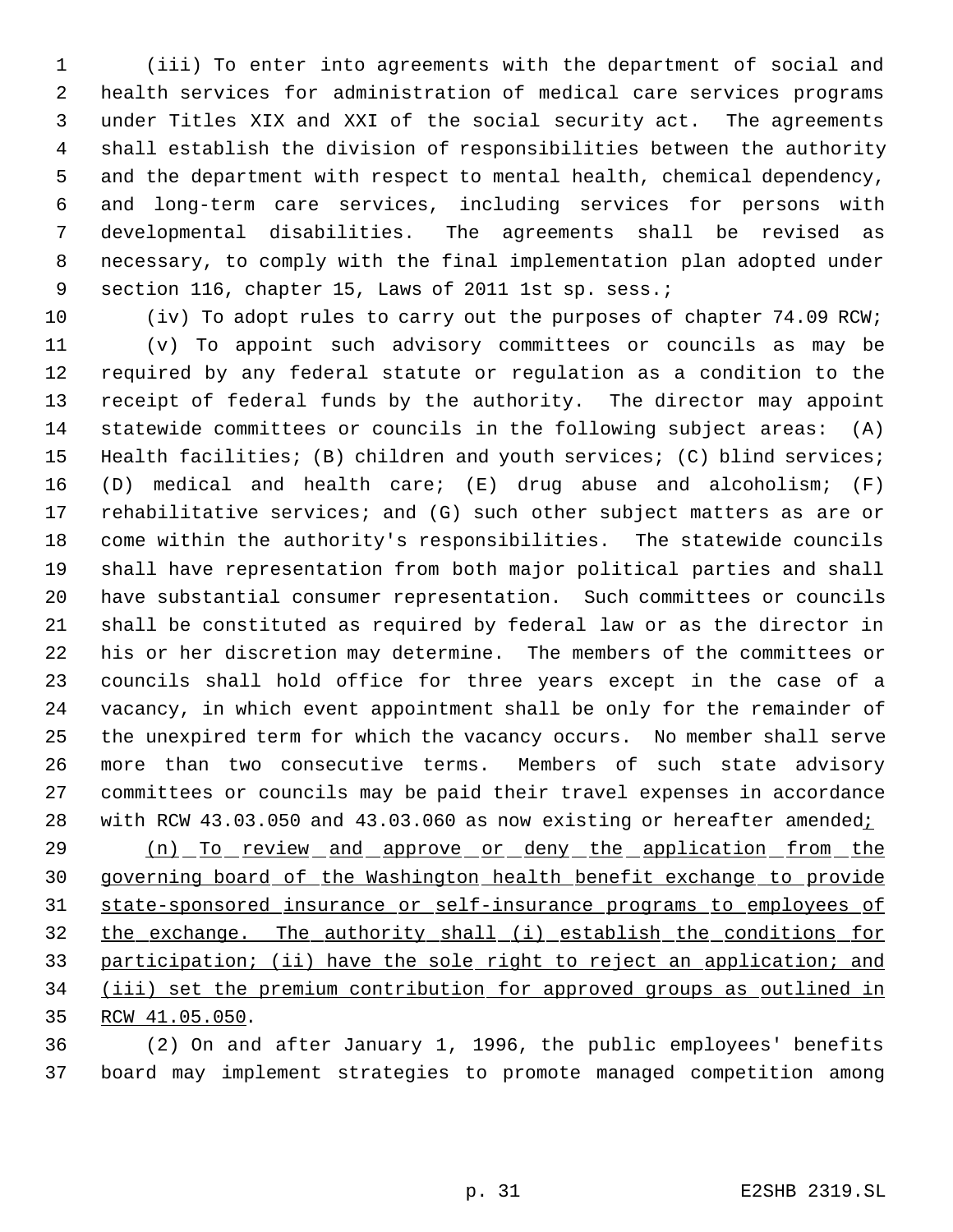employee health benefit plans. Strategies may include but are not limited to:

(a) Standardizing the benefit package;

(b) Soliciting competitive bids for the benefit package;

 (c) Limiting the state's contribution to a percent of the lowest priced qualified plan within a geographical area;

 (d) Monitoring the impact of the approach under this subsection with regards to: Efficiencies in health service delivery, cost shifts to subscribers, access to and choice of managed care plans statewide, and quality of health services. The health care authority shall also advise on the value of administering a benchmark employer-managed plan to promote competition among managed care plans.

#### **PART X**

# **MISCELLANEOUS**

# NEW SECTION. **Sec. 24.** The health care authority shall pursue an application for the state to participate in the individual market wellness program demonstration as described in section 2705 of P.L. 111-148 of 2010, as amended. The health care authority shall pursue activities that will prepare the state to apply for the demonstration project once announced by the United States department of health and human services.

 NEW SECTION. **Sec. 25.** A new section is added to chapter 43.71 RCW to read as follows:

 A person or entity functioning as a navigator consistent with the requirements of section 1311(i) of P.L. 111-148 of 2010, as amended, shall not be considered soliciting or negotiating insurance as stated under chapter 48.17 RCW.

 *\*NEW SECTION. Sec. 26. A new section is added to chapter 43.71 RCW to read as follows:*

 *If at any time the exchange is no longer self-sustaining as defined in RCW 43.71.010, the operations of the exchange shall be suspended. \*Sec. 26 was vetoed. See message at end of chapter.*

NEW SECTION. **Sec. 27.** If any provision of this act or its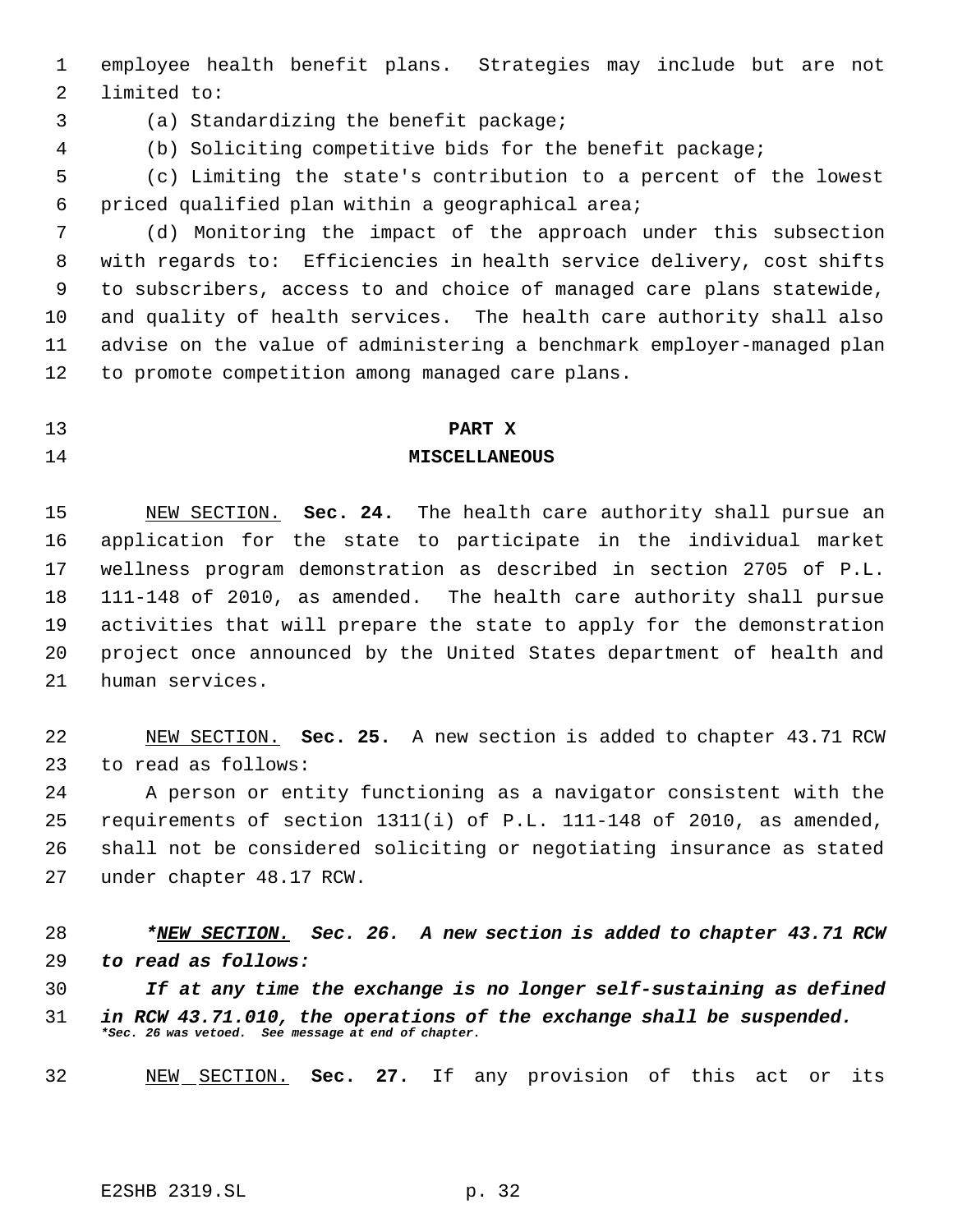1 application to any person or circumstance is held invalid, the 2 remainder of the act or the application of the provision to other 3 persons or circumstances is not affected.

 NEW SECTION. **Sec. 28.** Sections 4, 16, 18, and 19 through 23 of this act are necessary for the immediate preservation of the public peace, health, or safety, or support of the state government and its existing public institutions, and take effect immediately.

> Passed by the House March 3, 2012. Passed by the Senate March 1, 2012. Approved by the Governor March 23, 2012, with the exception of certain items that were vetoed. Filed in Office of Secretary of State March 23, 2012.

Note: Governor's explanation of partial veto is as follows:

"I have approved, except for Section 26, Engrossed Second Substitute House Bill 2319 entitled:

"AN ACT Relating to furthering state implementation of the health benefit exchange and related provisions of the affordable care act."

Section 26 requires the exchange to suspend operations if at any time it is not self-sustaining. There are other sections of the bill which require the exchange to be self-sustaining. Section 26 is redundant, and the phrase "at any time" adds an unnecessary element of uncertainty and creates risks of litigation that could interfere with exchange operations. For these reasons I have vetoed Section 26.

Although there are other sections of the bill about which concerns have been raised, I am approving them for the following reasons:

Section 6 imposes market rules essential to help health plans sold in the exchange remain affordable by protecting them against adverse selection, with great care taken not to inappropriately burden the general insurance market. Concern that this section would apply to other than individual or small group plans is misplaced. Such a reading is unsupported by the legislative history and makes no sense in light of the statutory purpose and the corresponding provisions of the federal Affordable Care Act.

Section 7 has also produced some confusion about the effective date when it becomes law and the later operative date when the Insurance<br>Commissioner would implement its provisions. This section will Commissioner would implement its provisions. This section will become a statute in existing law on its effective date of June 7, 2012; however, it will not become operative and apply to any health plans until January 1, 2014. This is because the referenced Section 1302 of the Affordable Care Act does not become operative until that later date. The Insurance Commissioner has advised me his office will not apply or enforce the provisions of Section 7 until January 1, 2014.

Section 25 effectively exempts "navigators" acting under the Affordable Care Act from the state licensing requirements applicable to insurance agents or brokers under chapter 48.17 RCW. These are individuals or organizations that will be charged with informing consumers about their new health insurance options -- particularly low-income consumers who face language or cultural barriers. Section 25 conforms state law to recent rules issued by the United States Department of Health and Human Services which prohibit a state from